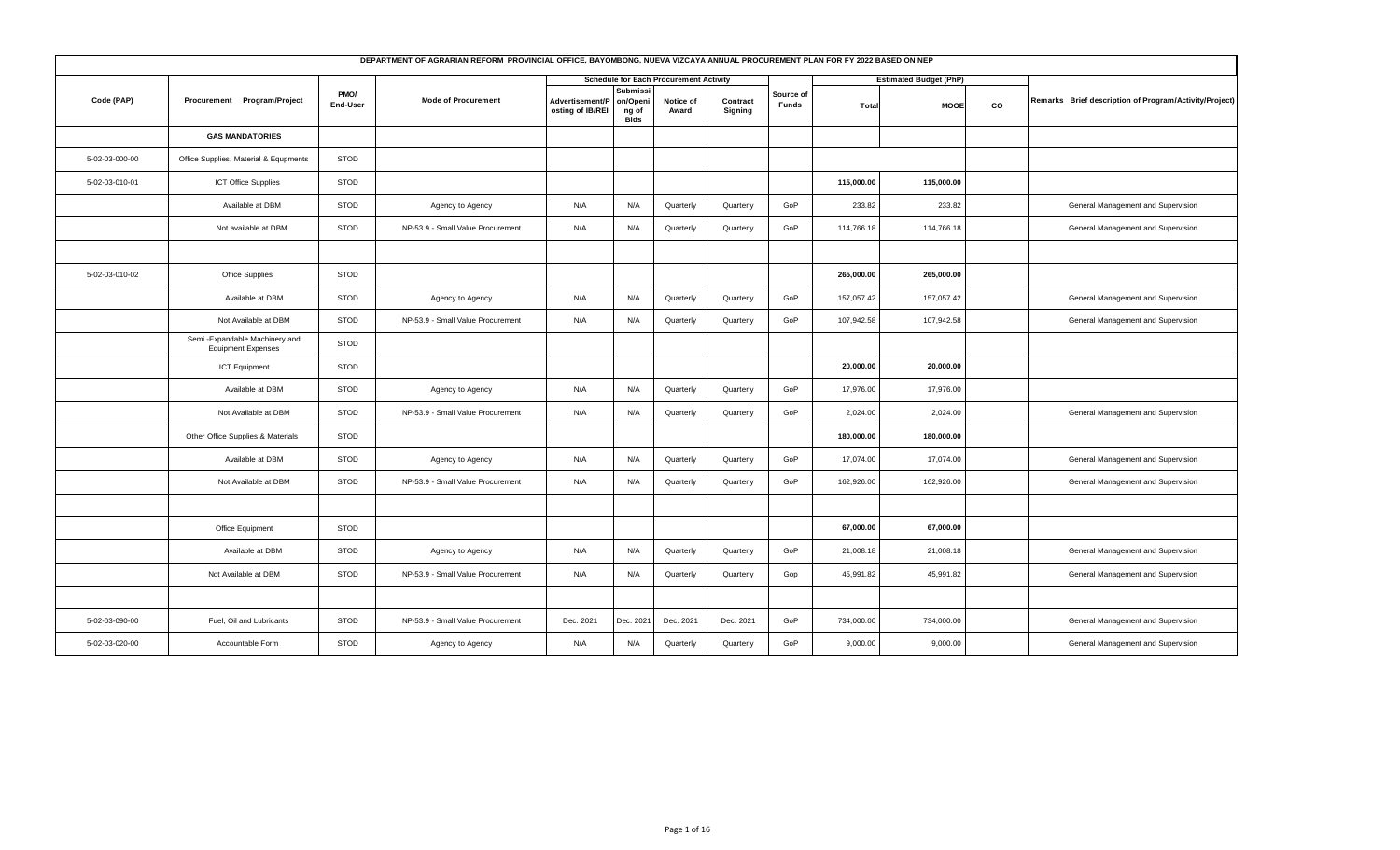|                |                                                     |                  |                                           |                                     |                                              | <b>Schedule for Each Procurement Activity</b> |                     |                           |            | <b>Estimated Budget (PhP)</b> |    |                                                        |
|----------------|-----------------------------------------------------|------------------|-------------------------------------------|-------------------------------------|----------------------------------------------|-----------------------------------------------|---------------------|---------------------------|------------|-------------------------------|----|--------------------------------------------------------|
| Code (PAP)     | Procurement Program/Project                         | PMO/<br>End-User | <b>Mode of Procurement</b>                | Advertisement/P<br>osting of IB/REI | Submissi<br>on/Openi<br>ng of<br><b>Bids</b> | Notice of<br>Award                            | Contract<br>Signing | Source of<br><b>Funds</b> | Total      | <b>MOOE</b>                   | co | Remarks Brief description of Program/Activity/Project) |
| 5-02-03-080-00 | Medical, dental and Laboratory Supplies<br>Expenses | <b>STOD</b>      | NP-53.9 - Small Value Procurement         | N/A                                 | N/A                                          | Quarterly                                     | Quarterly           | GoP                       | 34,000.00  | 34,000.00                     |    |                                                        |
| 5-02-04-000-00 | <b>Utility Expense</b>                              | <b>STOD</b>      |                                           |                                     |                                              |                                               |                     |                           |            |                               |    |                                                        |
| 5-02-04-010-00 | Water Expense                                       | <b>STOD</b>      | <b>Direct Contracting</b>                 | N/A                                 | N/A                                          | Jan.2022                                      | Jan. 2022           | GoP                       | 14,000.00  | 14,000.00                     |    | Bayombong Waterworks                                   |
| 5-02-04-020-00 | Electricity                                         | $\sqrt{ }$       | <b>Direct Contracting</b>                 | N/A                                 | N/A                                          | Jan. 2022                                     | ian. 2022           | GoP                       | 623,000.00 | 623,000.00                    |    | Nueva Vizcaya Electric Cooperative (NUVELCO)           |
| 5-02-05-000-00 | <b>Communication Expense</b>                        | STOD             |                                           |                                     |                                              |                                               |                     |                           |            |                               |    |                                                        |
| 5-02-05-010-00 | Postage and deliveries                              | <b>STOD</b>      | <b>Direct Contracting</b>                 | N/A                                 | N/A                                          | jan. 2022                                     | jan. 2022           | GoP                       | 31,000.00  | 31,000.00                     |    | Post Office, Bayombong                                 |
| 5-02-05-020-02 | Telephone Expense Landline                          | <b>STOD</b>      | <b>Direct Contracting</b>                 | N/A                                 | N/A                                          | jan. 2022                                     | jan. 2022           | GoP                       | 260,000.00 | 260,000.00                    |    | PLDT                                                   |
|                | Telephone Expense - Mobile                          | STOD             | <b>Direct Contracting</b>                 | N/A                                 | N/A                                          | jan. 2022                                     | jan. 2022           | GoP                       | 305,000.00 | 305,000.00                    |    |                                                        |
| 5-02-05-040-00 | Cable Satelite, Telegraph                           | <b>STOD</b>      | <b>Direct Contracting</b>                 | N/A                                 | N/A                                          | jan. 2022                                     | jan. 2022           | GoP                       | 5,000.00   | 5,000.00                      |    | Mamuric Cable TV                                       |
|                | <b>Professional Services</b>                        |                  |                                           |                                     |                                              |                                               |                     |                           |            |                               |    |                                                        |
|                | <b>Legal Services</b>                               |                  |                                           |                                     |                                              |                                               |                     |                           |            |                               |    |                                                        |
|                | <b>Auditing Services</b>                            | <b>STOD</b>      | NP-53.9 - Small Value Procurement         | N/A                                 | N/A                                          | jan. 2022                                     | jan. 2022           |                           | 15,000.00  | 15,000.00                     |    | General Management and Supervision                     |
|                | Other Professional Services                         |                  |                                           |                                     |                                              |                                               |                     |                           |            |                               |    |                                                        |
| 5-02-12-000-00 | <b>General Services</b>                             |                  |                                           |                                     |                                              |                                               |                     |                           |            |                               |    |                                                        |
| 5-02-12-020-00 | Janitorial Services                                 | <b>STOD</b>      | NP-53.9 - Small Value Procurement         |                                     |                                              | jan. 2022                                     | jan. 2022           | GoP                       | 197,000.00 | 197,000.00                    |    | 1 Janitor                                              |
| 5-02-12-030-00 | <b>Security Services</b>                            | <b>STOD</b>      | <b>Competitive Bidding</b>                | dec. 2021                           | dec. 2021                                    | dec. 2021                                     | dec. 2021           | GoP                       | 638,000.00 | 638,000.00                    |    | 3 security guards                                      |
|                | <b>Other General Services</b>                       | <b>STOD</b>      |                                           | N/A                                 | N/A                                          | N/A                                           | N/A                 | GoP                       | 530,000.00 | 530,000.00                    |    |                                                        |
| 5-02-15-000-00 | Taxes and Insurance Expense                         |                  |                                           |                                     |                                              |                                               |                     |                           |            |                               |    |                                                        |
| 5-02-15-010-01 | Taxes, Duties & Licenses                            | <b>STOD</b>      | Agency to Agency                          | N/A                                 | N/A                                          | jan. 2022                                     | jan. 2022           | GoP                       | 27,000.00  | 27,000.00                     |    | General Management and Supervision                     |
| 5-02-15-020-00 | <b>Fidelity Bond Premium</b>                        | <b>STOD</b>      | Agency to Agency                          | N/A                                 | N/A                                          | jan. 2022                                     | jan. 2022           | GoP                       | 15,000.00  | 15,000.00                     |    | General Management and Supervision                     |
| 5-02-15-030-00 | Insurance Expense                                   | <b>STOD</b>      | Agency to Agency                          | N/A                                 | N/A                                          | jan. 2022                                     | jan, 2022           | GoP                       | 40,000.00  | 40,000.00                     |    | General Management and Supervision                     |
|                | Transportation and Delivery Expenses                | STOD             | NP-53.9 - Small Value Procurement         | N/A                                 | N/A                                          | quarterly                                     | quarterly           | GoP                       | 31,000.00  | 31,000.00                     |    |                                                        |
| 5-02-99-000-00 | Other Maintenance & Operating Expense               | GASS             |                                           |                                     |                                              |                                               |                     |                           |            |                               |    |                                                        |
| 5-02-99-010-00 | Rent/ Lease Expense                                 | GASS             |                                           |                                     |                                              |                                               |                     |                           |            |                               |    |                                                        |
| 5-02-99-010-01 | <b>Rent Building</b>                                | GASS             | NP-53.10 Lease of Real Property and Venue | dec. 2021                           | dec. 2021                                    | dec. 2021                                     | dec. 2021           | GoP                       | 834,000.00 | 834,000.00                    |    | Albion Building since 2020                             |
|                |                                                     |                  |                                           |                                     |                                              |                                               |                     |                           |            |                               |    |                                                        |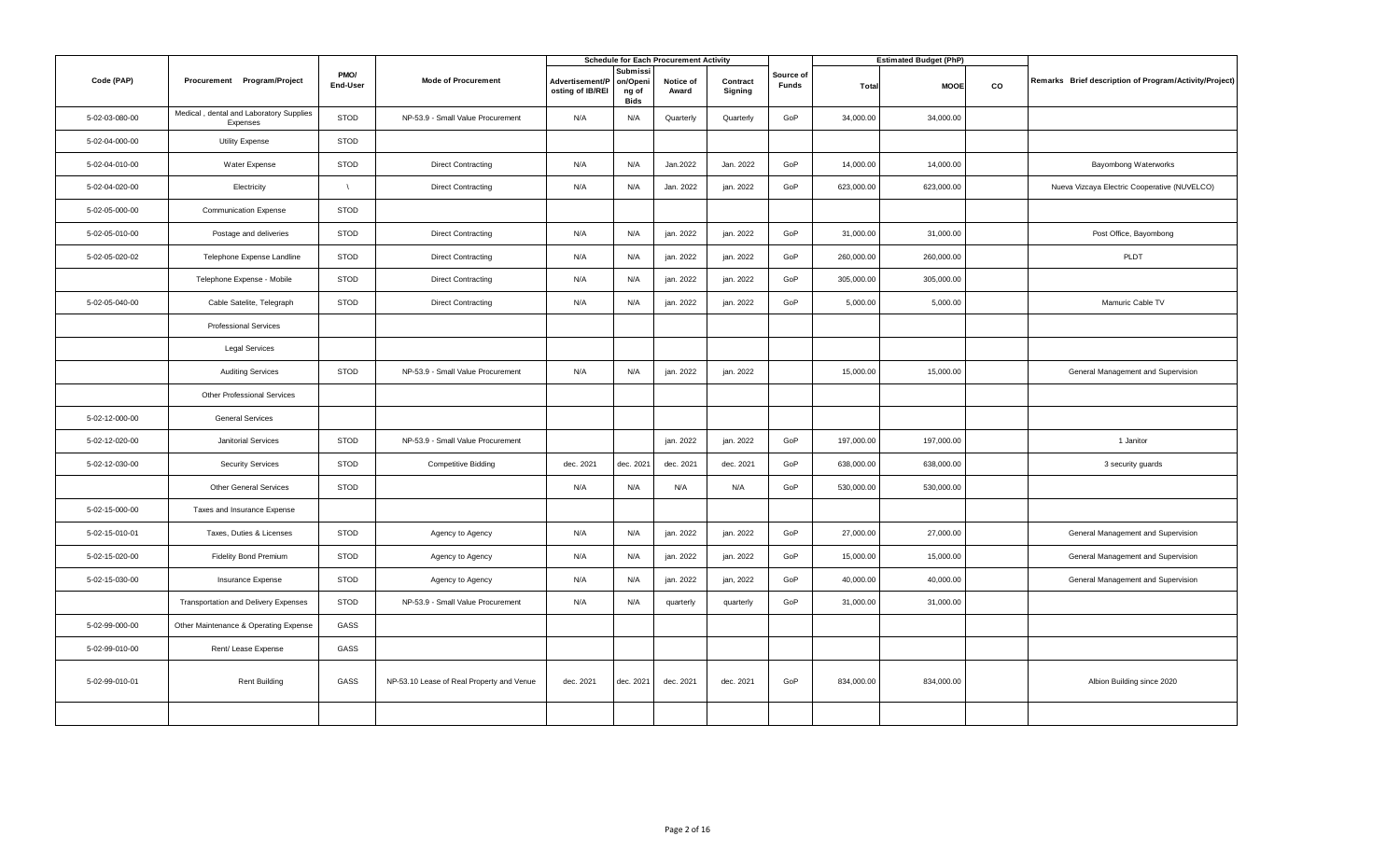|                |                                                                                                    |                  |                                             |                                     |                                              | <b>Schedule for Each Procurement Activity</b> |                     |                    |              | <b>Estimated Budget (PhP)</b> |    |                                                                                                                             |
|----------------|----------------------------------------------------------------------------------------------------|------------------|---------------------------------------------|-------------------------------------|----------------------------------------------|-----------------------------------------------|---------------------|--------------------|--------------|-------------------------------|----|-----------------------------------------------------------------------------------------------------------------------------|
| Code (PAP)     | Procurement Program/Project                                                                        | PMO/<br>End-User | <b>Mode of Procurement</b>                  | Advertisement/P<br>osting of IB/REI | Submissi<br>on/Openi<br>ng of<br><b>Bids</b> | Notice of<br>Award                            | Contract<br>Signing | Source of<br>Funds | Total        | <b>MOOE</b>                   | CO | Remarks Brief description of Program/Activity/Project)                                                                      |
|                | <b>SECTORAL ACTIVITIES (GASS)</b>                                                                  |                  |                                             |                                     |                                              |                                               |                     |                    |              |                               |    |                                                                                                                             |
| 5-02-02-000-00 | Training and Scholarship/seminars/<br>conference                                                   |                  |                                             |                                     |                                              |                                               |                     |                    |              |                               |    |                                                                                                                             |
|                | Marketing campaign (PRISM based<br>activity)                                                       | GASS             | NP-53.10 - Lease of Real Property and Venue | N/A                                 | N/A                                          | 2nd Qrtr                                      | 2nd Qtr             | GoP                | 4,000.00     | 4,000.00                      |    |                                                                                                                             |
|                | Conduct of MANCOM<br>activities/meetings/regular/expanded                                          | GASS             | NP-53.10 - Lease of Real Property and Venue | N/A                                 | N/A                                          | Monthly                                       | Monthly             | GoP                | 70,500.00    | 70,500.00                     |    |                                                                                                                             |
|                | Conduct of BAC<br>Activities/regular/expanded                                                      | GASS             | NP-53.10 - Lease of Real Property and Venue | N/A                                 | N/A                                          | Monthly                                       | Monthly             | GoP                | 14,400.00    | 14,400.00                     |    |                                                                                                                             |
|                | Regular conduct of plannning and<br>assessment sessions (performance review)                       | GASS             | NP-53.10 - Lease of Real Property and Venue | N/A                                 | N/A                                          | Quarterly                                     | Quarterly           | GoP                | 189,600.00   | 189,600.00                    |    |                                                                                                                             |
|                | Conduct of Conference/Assessment on<br>Administrative and Finance Matters                          | GASS             | NP-53.10 - Lease of Real Property and Venue | N/A                                 | N/A                                          | Quarterly                                     | Quarterly           | GoP                | 62,000.00    | 62,000.00                     |    |                                                                                                                             |
|                | Conduct of Semestral GAD Assessment<br>and planning session                                        | GASS             | NP-53.10 - Lease of Real Property and Venue | N/A                                 | N/A                                          | Semestral                                     | Semestral           | GoP                | 40,000.00    | 40,000.00                     |    |                                                                                                                             |
|                | Conduct of Semester E NGAS and E<br>Budget Assessment and Workshop                                 | GASS             | NP-53.10 - Lease of Real Property and Venue | N/A                                 | N/A                                          | Semestral                                     | Semestral           | GoP                | 30,320.00    | 30,320.00                     |    |                                                                                                                             |
|                | <b>Conduct of Capacility Development</b><br>Training                                               | GASS             | NP-53.10 - Lease of Real Property and Venue | N/A                                 | N/A                                          | Quarterly                                     | Quarterly           | GoP                | 118,700.00   | 118,700.00                    |    |                                                                                                                             |
|                | Conduct of Orientation/Cascading Updating<br>of Policies guidelines and issuances and<br>ISO - QMS | GASS             | NP-53.10 - Lease of Real Property and Venue | N/A                                 | N/A                                          | Quarterly                                     | Quarterly           | GoP                | 143,900.00   | 143,900.00                    |    |                                                                                                                             |
|                | CARPER Anniversary/DAR Employees<br>Synergy and WellIness Training                                 | GASS             | NP-53.10 - Lease of Real Property and Venue | N/A                                 | N/A                                          | 3rd qtr.                                      | 3rd qtr             | GoP                | 101,300.00   | 101,300.00                    |    |                                                                                                                             |
|                | 2022 Budget Execution Document (BED)                                                               | GASS             | NP-53.10 - Lease of Real Property and Venue | N/A                                 | N/A                                          | 3rd gtr.                                      | 3rd gtr             | GoP                | 17,700.00    | 17,700.00                     |    |                                                                                                                             |
|                | Conduct of Gender sensitive organization<br>focused activities                                     | GASS             | NP-53.10 - Lease of Real Property and Venue | N/A                                 | N/A                                          | March                                         | March               | GoP                | 44,580.00    | 44,580.00                     |    |                                                                                                                             |
| 5-02-13-050-00 | RM-Machinery and Equipment                                                                         |                  |                                             |                                     |                                              |                                               |                     |                    |              |                               |    |                                                                                                                             |
| 5-02-13-050-02 | Office Equipment                                                                                   | GASS             | NP-53.9 - Small Value Procurement           | N/A                                 | N/A                                          | Quarterly                                     | Quarterly           | GoP                | 5,000.00     | 5,000.00                      |    | repair of office equipment                                                                                                  |
| 5-02-13-060-01 | RM Motor Vehicles                                                                                  | GASS             | NP-53.9 - Small Value Procurement           | N/A                                 | N/A                                          | Monthly                                       | Monthly             | GoP                | 206,000.00   | 206,000.00                    |    | Repair of vehicles (SJK 185, XKJ 486, SFW 258, GKA 322,<br>motor vehicle (Plate No. FP-2226, 1791 QZ, 1981 QZ, &<br>1992 QZ |
|                | RM ICT Equipment                                                                                   | GASS             | NP-53.9 - Small Value Procurement           | N/A                                 | N/A                                          | Quarterly                                     | quaterly            | GoP                | 10,000.00    | 10,000.00                     |    |                                                                                                                             |
|                |                                                                                                    |                  |                                             |                                     |                                              |                                               |                     |                    | 6.047.000.00 | 6,047,000.00                  |    |                                                                                                                             |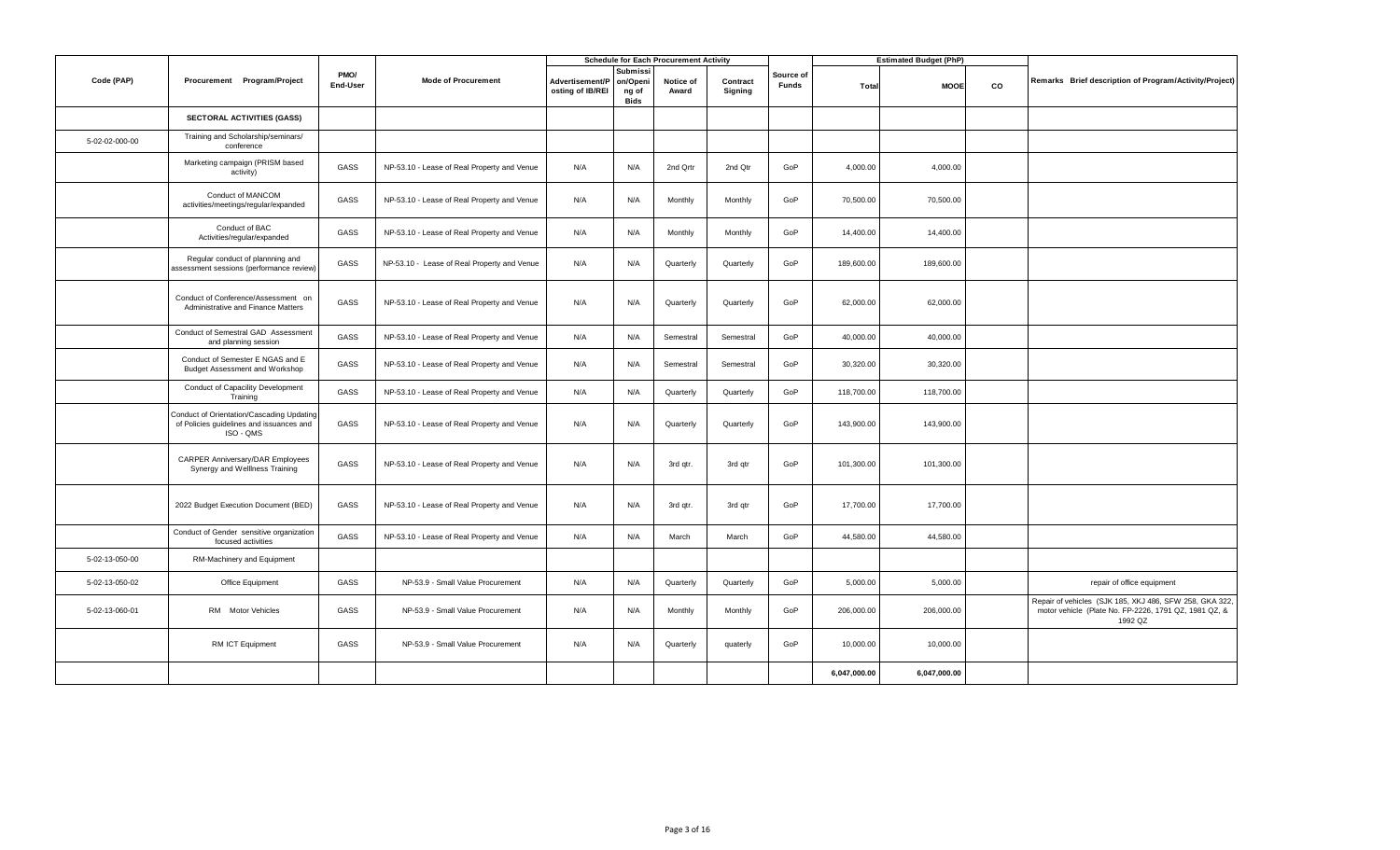|                |                                                                                                               |                  |                                   |                                     |                                       | <b>Schedule for Each Procurement Activity</b> |                     |                    |           | <b>Estimated Budget (PhP)</b> |    |                                                        |
|----------------|---------------------------------------------------------------------------------------------------------------|------------------|-----------------------------------|-------------------------------------|---------------------------------------|-----------------------------------------------|---------------------|--------------------|-----------|-------------------------------|----|--------------------------------------------------------|
| Code (PAP)     | Procurement Program/Project                                                                                   | PMO/<br>End-User | <b>Mode of Procurement</b>        | Advertisement/P<br>osting of IB/REI | Submissi<br>on/Openi<br>ng of<br>Bids | Notice of<br>Award                            | Contract<br>Signing | Source of<br>Funds | Total     | <b>MOOE</b>                   | co | Remarks Brief description of Program/Activity/Project) |
|                | <b>MFO 2 LAND TENURE SERVICES</b>                                                                             |                  |                                   |                                     |                                       |                                               |                     |                    |           |                               |    |                                                        |
| 5-02-02-000-02 | TRAININGS, SCHOLARSHIP, SEMINAR<br><b>EXPENSE</b>                                                             |                  |                                   |                                     |                                       |                                               |                     |                    |           |                               |    |                                                        |
|                | LTSP 2021 Annual Assessment and<br>Planning Workshop for 2022 Target                                          | LTSD             | NP-53.9 - Small Value Procurement | N/A                                 | N/A                                   | January                                       | January             | GoP                | 17,500.00 | 17,500.00                     |    |                                                        |
|                | MARPOs and PTFPL Secretariat Review<br>Brief Cases/Workshop                                                   | <b>LTSD</b>      | NP-53.9 - Small Value Procurement | N/A                                 | N/A                                   | March                                         | March               | GoP                | 4,500.00  | 4,500.00                      |    |                                                        |
|                | Provincial Task Force on Problematic<br>Landholdings (PTFPL) Meeting                                          | LTSD             | NP-53.9 - Small Value Procurement | N/A                                 | N/A                                   | April                                         | April               | GoP                | 4,500.00  | 4,500.00                      |    |                                                        |
|                | Joint DAR-DENR-NCIP-LRA Meeting                                                                               | <b>LTSD</b>      | NP-53.9 - Small Value Procurement | N/A                                 | N/A                                   | April                                         | April               | GoP                | 7,500.00  | 7,500.00                      |    |                                                        |
|                | Barangay Consultation/conduct Initial<br>Pulong Pulong for New Lands.                                         | LTSD             | NP-53.9 - Small Value Procurement | N/A                                 | N/A                                   | May                                           | May                 | GoP                | 9,000.00  | 9,000.00                      |    |                                                        |
|                | Provincial Task Force on Problematic<br>Landholdings (PTFPL) Meeting                                          | LTSD             | NP-53.9 - Small Value Procurement | N/A                                 | N/A                                   | June                                          | June                | GoP                | 4,500.00  | 4,500.00                      |    |                                                        |
|                | LTSP 1st Semester Assessment & Catch<br>Up Planning Workshop                                                  | LTSD             | NP-53.9 - Small Value Procurement | N/A                                 | N/A                                   | July                                          | July                | GoP                | 15,000.00 | 15,000.00                     |    |                                                        |
|                | Conduct Inspection of concrete monuments<br>of surveyed landholdings at CONWAP<br>Valley Resettlement Project | LTSD             | NP-53.9 - Small Value Procurement | N/A                                 | N/A                                   | September                                     | September           | GoP                | 6,000.00  | 6,000.00                      |    |                                                        |
|                | Provincial Task Force on Problematic<br>Landholdings (PTFPL) Meeting                                          | LTSD             | NP-53.9 - Small Value Procurement | N/A                                 | N/A                                   | September                                     | September           | GoP                | 4,500.00  | 4,500.00                      |    |                                                        |
|                |                                                                                                               |                  |                                   |                                     |                                       |                                               |                     |                    |           | 73,000.00                     |    |                                                        |
|                |                                                                                                               |                  |                                   |                                     |                                       |                                               |                     |                    |           |                               |    |                                                        |
| 5-02-03-000-00 | Office Supplies, Materials & Equipments                                                                       | LTSD             |                                   |                                     |                                       |                                               |                     |                    |           |                               |    |                                                        |
| 5-02-03-010-01 | <b>ICT Office Supplies</b>                                                                                    | LTSD             | NP-53.9 - Small Value Procurement | N/A                                 | N/A                                   | Jan-Dec                                       | Jan-Dec             |                    |           |                               |    |                                                        |
|                | Available at PS DBM                                                                                           | LTID             | NP-53.5 Agency-to-Agency          | N/A                                 | N/A                                   | Quarterly                                     | Quarterly           | GoP                | 45,000.00 | 45,000.00                     |    | Land Tenure Security Program                           |
| 5-02-03-010-02 | Office Supplies Expense                                                                                       |                  |                                   |                                     |                                       |                                               |                     |                    |           |                               |    |                                                        |
|                | Available at DBM                                                                                              | LTID             | NP-53.5 Agency-to-Agency          | N/A                                 | N/A                                   | Quarterly                                     | Quarterly           | GoP                | 58,000.00 | 58,000.00                     |    | Land Tenure Security Program                           |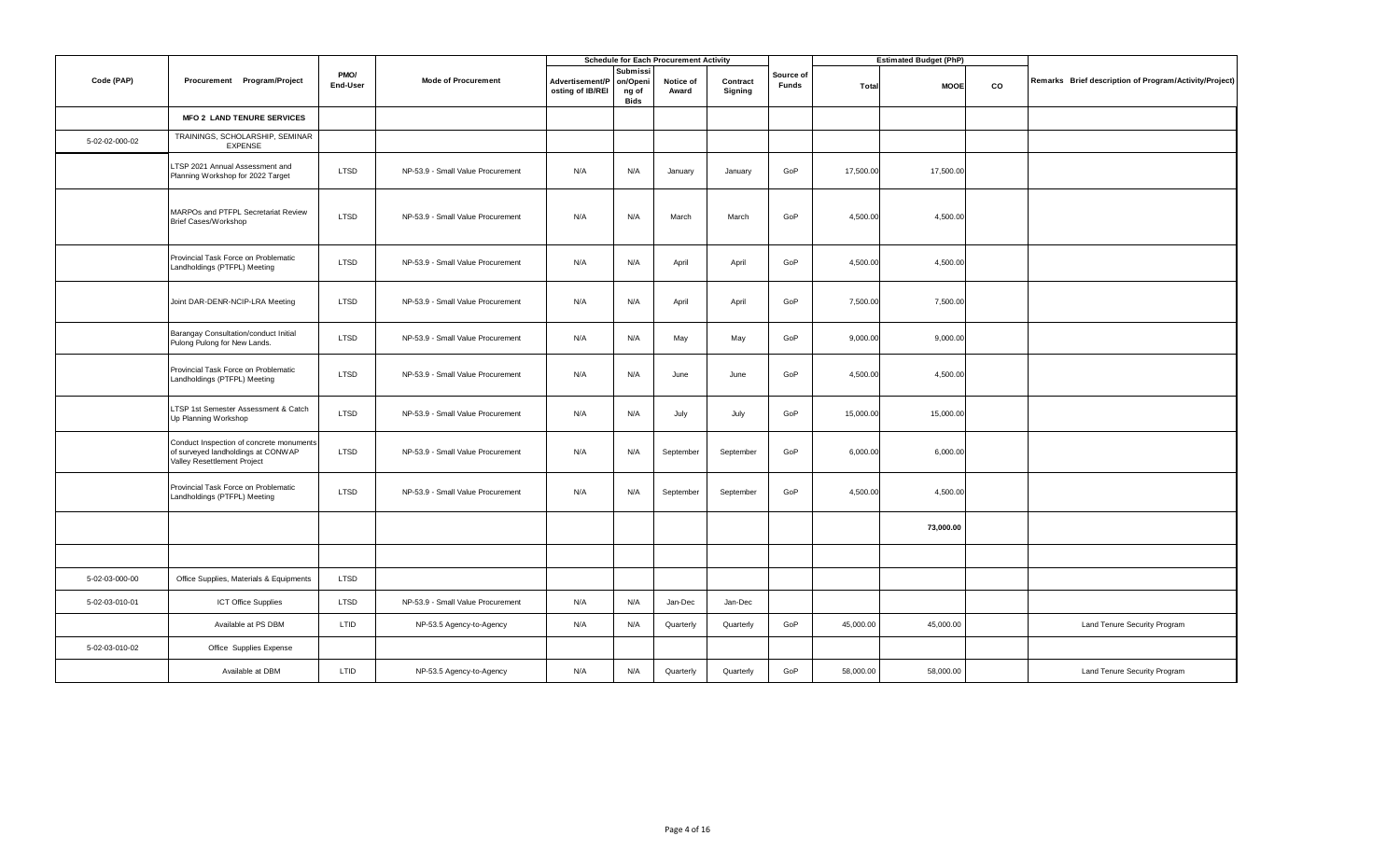|                |                                                                                               |                  |                                             |                                     |                                              | <b>Schedule for Each Procurement Activity</b> |                     |                           |            | <b>Estimated Budget (PhP)</b> |    |                                                        |
|----------------|-----------------------------------------------------------------------------------------------|------------------|---------------------------------------------|-------------------------------------|----------------------------------------------|-----------------------------------------------|---------------------|---------------------------|------------|-------------------------------|----|--------------------------------------------------------|
| Code (PAP)     | Procurement Program/Project                                                                   | PMO/<br>End-User | <b>Mode of Procurement</b>                  | Advertisement/P<br>osting of IB/REI | Submissi<br>on/Openi<br>ng of<br><b>Bids</b> | Notice of<br>Award                            | Contract<br>Signing | Source of<br><b>Funds</b> | Total      | <b>MOOE</b>                   | CO | Remarks Brief description of Program/Activity/Project) |
| 5-00-03-090-00 | Fuel. Oil and Lubricants                                                                      | LTID             | <b>Direct Contracting</b>                   | N/A                                 | N/A                                          | Jan-Dec                                       | Jan.-Dec.           | GoP                       | 93,000.00  | 93,000.00                     |    | Land Tenure Security Program                           |
|                | Semi-Expandable Machinery & Equipment                                                         |                  |                                             |                                     |                                              |                                               |                     |                           | ÷.         |                               |    |                                                        |
| 5-02-03-210-03 | <b>ICT Equipment</b>                                                                          |                  |                                             |                                     |                                              |                                               |                     |                           |            |                               |    |                                                        |
|                | Available at DBM                                                                              | LTID             | NP-53.5 Agency-to-Agency                    | N/A                                 | N/A                                          | Jan.-Dec.                                     | Jan.-Dec.           | GoP                       | 6,100.00   | 6,100.00                      |    |                                                        |
|                | Not available at DBM                                                                          | LTID             | NP-53.9 - Small Value Procurement           | N/A                                 | N/A                                          | April & July                                  | April & July        | GoP                       | 38,900.00  | 38,900.00                     |    | Land Tenure Security Program                           |
|                | Office Equipment                                                                              |                  |                                             |                                     |                                              |                                               |                     |                           |            |                               |    |                                                        |
|                | Available at DBM                                                                              | LTID             | NP-53.9 - Small Value Procurement           | N/A                                 | N/A                                          | Jan.-Dec.                                     | Jan.-Dec.           | GoP                       | 20,000.00  | 20,000.00                     |    |                                                        |
| 5-02-07-000-00 | Survey, Research and Development<br>Expense                                                   |                  |                                             |                                     |                                              |                                               |                     |                           |            |                               |    |                                                        |
| 5-02-07-010-00 | Survey Expense                                                                                | LTID             | <b>Competitive Bidding</b>                  | June-July                           | Aug.                                         | Aug                                           | August              | GoP                       | 295,000.00 | 295,000.00                    |    | Land Tenure Security Program                           |
| 5-02-99-000-00 | OTHER MAINTENANCE & OPERATING<br><b>EXPENSE</b>                                               |                  |                                             |                                     |                                              |                                               |                     |                           |            |                               |    |                                                        |
|                | Repair & Maintenance - Motor Vehicle                                                          | LTID             | NP-53.9 - Small Value Procurement           | N/A                                 | N/A                                          | Jan-Dec                                       | Jan-Dec             | gop                       | 30,000.00  | 30,000.00                     |    |                                                        |
|                | Repair & Maintenance - Office Equipment                                                       | LTID             | NP-53.9 - Small Value Procurement           | N/A                                 | N/A                                          | Jan-Dec                                       | Jan-Dec             | gop                       | 35,000.00  | 35,000.00                     |    |                                                        |
|                | Repair and Maintenance - ICT Equipments                                                       | LTID             | NP-53.9 - Small Value Procurement           | N/A                                 | N/A                                          | Jan-Dec                                       | Jan-Dec             | gop                       | 15,000.00  | 15,000.00                     |    |                                                        |
|                | <b>General Services</b>                                                                       |                  |                                             |                                     |                                              |                                               |                     |                           |            |                               |    |                                                        |
|                | <b>Other General Services</b>                                                                 | LTID             |                                             | N/A                                 | N/A                                          | N/A                                           | N/A                 | GoP                       | 180,000.00 | 180,000.00                    |    |                                                        |
| 5-02-99-040-00 | Transportation and Delivery Expense                                                           | LTID             | NP-53.9 - Small Value Procurement           | N/A                                 | N/A                                          | N/A                                           | N/A                 | GoP                       | 26,000.00  | 26,000.00                     |    | Land Tenure Security Program                           |
|                |                                                                                               |                  |                                             |                                     |                                              |                                               |                     |                           |            | 988,000.00                    |    |                                                        |
|                | <b>MFO 3 LEGAL</b>                                                                            |                  |                                             |                                     |                                              |                                               |                     |                           |            |                               |    |                                                        |
| 5-02-02-000-00 | Training and<br>Scholarship/seminars/conference                                               |                  |                                             |                                     |                                              |                                               |                     |                           |            |                               |    |                                                        |
|                | Strategic Planning cum Levelling off on the<br>Expectations of Targets and<br>Accomplishments | ALS-LEGAL        | NP-53.10 - Lease of Real Property and Venue | N/A                                 | N/A                                          | January                                       | January             | GoP                       | 45,000.00  | 45,000.00                     |    |                                                        |
|                | Legal Clinic, Mediation and Petition<br>Drafting                                              | ALS-LEGAL        | NP-53.10 - Lease of Real Property and Venue | N/A                                 | N/A                                          | March                                         | March               | GoP                       | 47,350.00  | 47,350.00                     |    |                                                        |
|                | Monitoring of Granted and Illegal<br>Conversion                                               | ALS-LEGAL        | NP-53.10 - Lease of Real Property and Venue | N/A                                 | N/A                                          | February                                      | February            | GoP                       | 8,200.00   | 8,200.00                      |    |                                                        |
|                | Legal Clinic, Mediation and Petition<br>Drafting                                              | ALS-LEGAL        | NP-53.10 - Lease of Real Property and Venue | N/A                                 | N/A                                          | April                                         | April               | GoP                       | 47,350.00  | 47,350.00                     |    |                                                        |
|                | Monitoring of Granted and Illegal<br>Conversion                                               | ALS-LEGAL        | NP-53.10 - Lease of Real Property and Venue | N/A                                 | N/A                                          | May                                           | May                 | GoP                       | 8,200.00   | 8,200.00                      |    |                                                        |
|                | Legal Clinic, Mediation and Petition<br>Drafting                                              | ALS-LEGAL        | NP-53.10 - Lease of Real Property and Venue | N/A                                 | N/A                                          | June                                          | June                | GoP                       | 36,950.00  | 36,950.00                     |    |                                                        |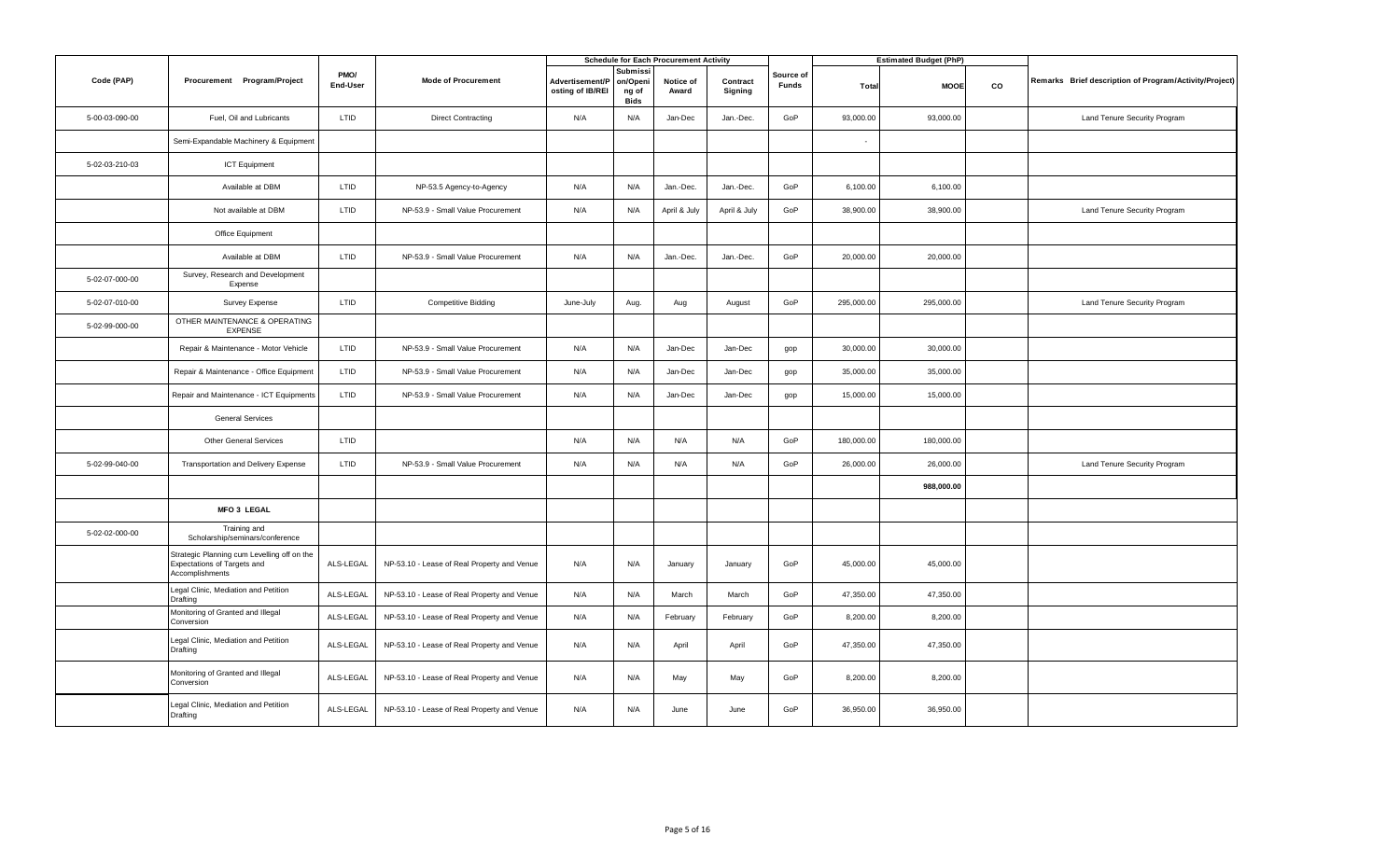|                 |                                                  |                  |                                             |                                     |                                                    | <b>Schedule for Each Procurement Activity</b> |                     |                           |            | <b>Estimated Budget (PhP)</b> |    |                                                                         |
|-----------------|--------------------------------------------------|------------------|---------------------------------------------|-------------------------------------|----------------------------------------------------|-----------------------------------------------|---------------------|---------------------------|------------|-------------------------------|----|-------------------------------------------------------------------------|
| Code (PAP)      | Procurement Program/Project                      | PMO/<br>End-User | <b>Mode of Procurement</b>                  | Advertisement/P<br>osting of IB/REI | <b>Submiss</b><br>on/Openi<br>ng of<br><b>Bids</b> | Notice of<br>Award                            | Contract<br>Signing | Source of<br><b>Funds</b> | Total      | <b>MOOE</b>                   | CO | Remarks Brief description of Program/Activity/Project)                  |
|                 | Monitoring of Granted and Illegal<br>Conversion  | ALS-LEGAL        | NP-53.10 - Lease of Real Property and Venue | N/A                                 | N/A                                                | March                                         | March               | GoP                       | 8,200.00   | 8,200.00                      |    |                                                                         |
|                 | Legal Clinic, Mediation and Petition<br>Drafting | ALS-LEGAL        | NP-53.10 - Lease of Real Property and Venue | N/A                                 | N/A                                                | July                                          | July                | GoP                       | 36,950.00  | 36,950.00                     |    |                                                                         |
|                 | Review on Agricultural Leasehold Contract        | ALS-LEGAL        | NP-53.10 - Lease of Real Property and Venue | N/A                                 | N/A                                                | monthly                                       | monthly             | GoP                       | 21,600.00  | 21,600.00                     |    |                                                                         |
|                 | Monitoring of Granted and Illegal<br>Conversion  | ALS-LEGAL        | NP-53.10 - Lease of Real Property and Venue | N/A                                 | N/A                                                | March                                         | March               | GoP                       | 8,200.00   | 8,200.00                      |    |                                                                         |
|                 |                                                  |                  |                                             |                                     |                                                    |                                               |                     |                           |            | 268,000.00                    |    |                                                                         |
| 5-02-03-000-00  | Office Supplies Expenses                         |                  |                                             |                                     |                                                    |                                               |                     |                           |            |                               |    |                                                                         |
| 5-02-03-010-01  | <b>ICT Office Supplies</b>                       |                  |                                             |                                     |                                                    |                                               |                     |                           |            |                               |    |                                                                         |
|                 | Available at DBM                                 | LEGAL            | NP-53.5 Agency-to-Agency                    | N/A                                 | N/A                                                | Quarterly                                     | Quarterly           | GoP                       |            |                               |    | Resolution of Agrarian Laws & Provision of Agrarian Legal<br>Assistance |
|                 | Not available at DBM                             | LEGAL            | NP-53.9 - Small Value Procurement           | N/A                                 | N/A                                                | Quarterly                                     | Quarterly           | GoP                       | 65,000.00  | 65,000.00                     |    | Resolution of Agrarian Laws & Provision of Agrarian Legal<br>Assistance |
| 5-02-03-010-02  | Office Supplies Expense                          |                  |                                             |                                     |                                                    |                                               |                     |                           |            |                               |    |                                                                         |
|                 | Available at DBM                                 | LEGAL            | NP-53.5 Agency-to-Agency                    | N/A                                 | N/A                                                | Quarterly                                     | Quarterly           | GoP                       | 48,101.19  | 48,101.19                     |    | Resolution of Agrarian Laws & Provision of Agrarian Legal<br>Assistance |
|                 | Not Available at DBM                             | LEGAL            | NP-53.9 - Small Value Procurement           | N/A                                 | N/A                                                | Quarterly                                     | Quarterly           | GoP                       | 137,898.81 | 137,898.81                    |    | Resolution of Agrarian Laws & Provision of Agrarian Legal<br>Assistance |
|                 | Medical, Dental and Laboratory expenses          |                  |                                             |                                     |                                                    |                                               |                     |                           |            |                               |    |                                                                         |
|                 | Available at DBM                                 | LEGAL            | NP-53.5 Agency-to-Agency                    | N/A                                 | N/A                                                | Quarterly                                     | Quarterly           | GoP                       | 13,588.00  | 13,588.00                     |    |                                                                         |
|                 | Not Available at DBM                             | LEGAL            | NP-53.9 - Small Value Procurement           | N/A                                 | N/A                                                | Quarterly                                     | Quarterly           | GoP                       | 20,412.00  | 20,412.00                     |    |                                                                         |
|                 |                                                  |                  |                                             |                                     |                                                    |                                               |                     |                           |            |                               |    |                                                                         |
| 5-02-03-090-00  | Fuel, Oil and Lubricants                         | LEGAL            | NP-53.9 - Small Value Procurement           | N/A                                 | N/A                                                | Jan. 3, 2018                                  | Jan. 3, 2018        | GoP                       | 218,000.00 | 218,000.00                    |    | Resolution of Agrarian Laws & Provision of Agrarian Legal<br>Assistance |
| 5-02-03-210-00  | Semi-Expandable Machinery and<br>Equipment       |                  |                                             |                                     |                                                    |                                               |                     |                           |            |                               |    |                                                                         |
| 5-02-03-210-03  | <b>ICT Equipment</b>                             |                  |                                             |                                     |                                                    |                                               |                     |                           |            |                               |    |                                                                         |
|                 | Available at DBM                                 | LEGAL            | NP-53.5 Agency-to-Agency                    | N/A                                 | N/A                                                | Quarterly                                     | Quarterly           | GoP                       | 48,174.15  | 48,174.15                     |    | Resolution of Agrarian Laws & Provision of Agrarian Legal<br>Assistance |
|                 | Not Available at DBM                             | LEGAL            | NP-53.9 - Small Value Procurement           | N/A                                 | N/A                                                | Quarterly                                     | Quarterly           | GoP                       | 168,825.85 | 168,825.85                    |    | Resolution of Agrarian Laws & Provision of Agrarian Legal<br>Assistance |
| 5-02-03-990-000 | Other Supplies and Material Expense              |                  |                                             |                                     |                                                    |                                               |                     |                           |            |                               |    |                                                                         |
|                 | Available at DBM                                 | LEGAL            | NP-53.5 Agency-to-Agency                    | N/A                                 | N/A                                                | Quarterly                                     | Quarterly           | GoP                       |            |                               |    |                                                                         |
|                 | Not Available at DBM                             | LEGAL            | NP-53.9 - Small Value Procurement           | N/A                                 | N/A                                                | Quarterly                                     | Quarterly           | GoP                       | 30,000.00  | 30,000.00                     |    |                                                                         |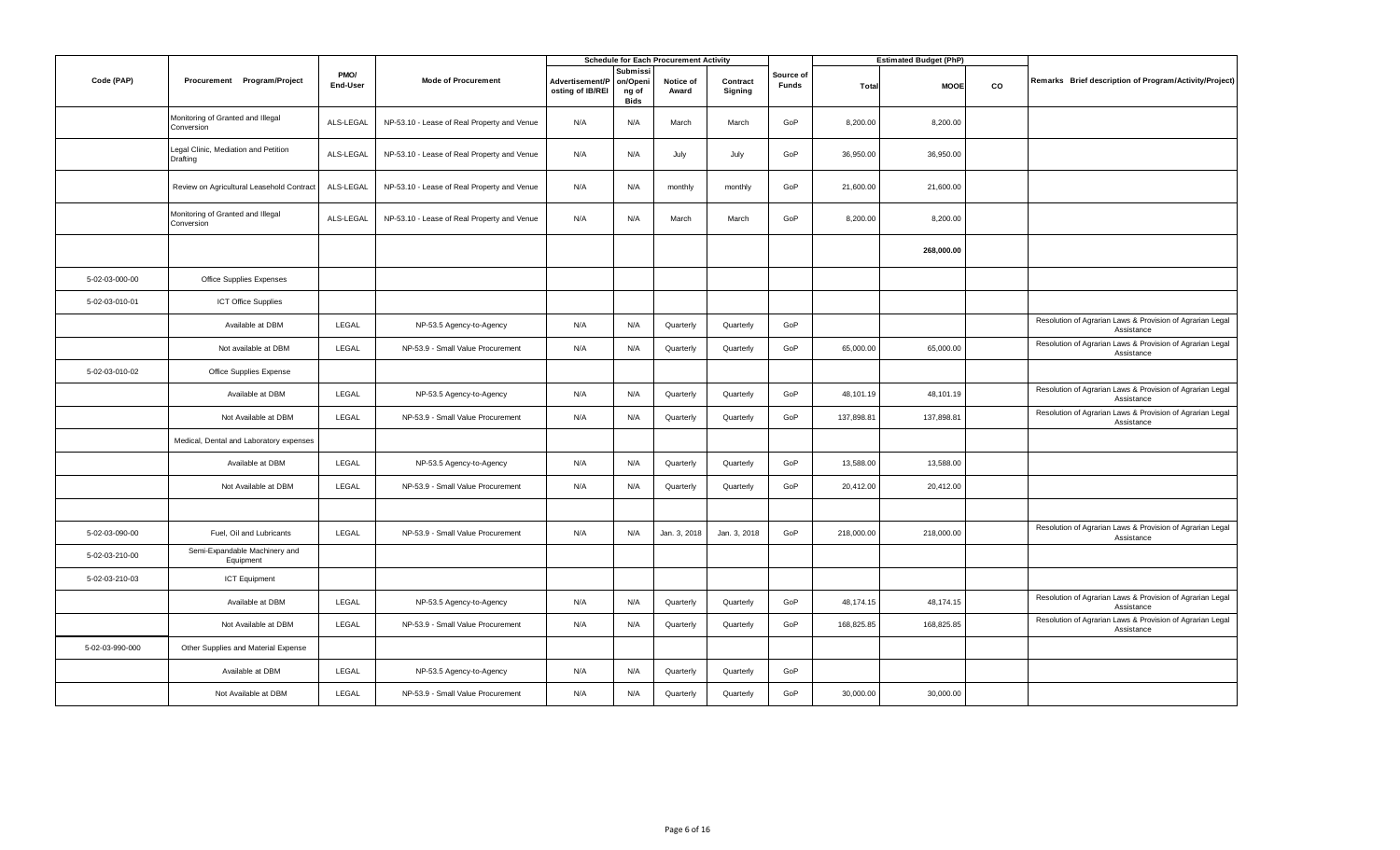|                   |                                                          |                        |                                             |                                     |                                              | <b>Schedule for Each Procurement Activity</b> |                     |                           |              | <b>Estimated Budget (PhP)</b> |    |                                                                         |
|-------------------|----------------------------------------------------------|------------------------|---------------------------------------------|-------------------------------------|----------------------------------------------|-----------------------------------------------|---------------------|---------------------------|--------------|-------------------------------|----|-------------------------------------------------------------------------|
| Code (PAP)        | Procurement Program/Project                              | PMO/<br>End-User       | <b>Mode of Procurement</b>                  | Advertisement/P<br>osting of IB/REI | Submissi<br>on/Openi<br>ng of<br><b>Bids</b> | Notice of<br>Award                            | Contract<br>Signing | Source of<br><b>Funds</b> | Total        | <b>MOOE</b>                   | co | Remarks Brief description of Program/Activity/Project)                  |
| 5-02-05-03-210-07 | Semi-Expandable-Communication                            |                        |                                             |                                     |                                              |                                               |                     |                           |              |                               |    |                                                                         |
|                   | Not Available at DBM                                     | LEGAL                  | NP-53.9 - Small Value Procurement           | N/A                                 | N/A                                          | Quarterly                                     | Quarterly           | GoP                       | 55,000.00    | 55,000.00                     |    |                                                                         |
| 5-02-05-010-00    | Postage and Deliveries                                   | LEGAL                  | <b>Direct Contracting</b>                   | N/A                                 | N/A                                          | monthly                                       | monthly             | GoP                       | 14,000.00    | 14,000.00                     |    | Post Office, Bayombong                                                  |
|                   | Telephone - Mobile                                       | LEGAL                  | <b>Direct Contracting</b>                   | N/A                                 | N/A                                          | monthly                                       | monthly             | GoP                       | 60,000.00    | 60,000.00                     |    |                                                                         |
|                   | Telephone - Landline                                     | LEGAL                  | <b>Direct Contracting</b>                   | N/A                                 | N/A                                          | monthly                                       | monthly             | GoP                       | 11,000.00    | 11,000.00                     |    | PLDT                                                                    |
| 50211100000       | <b>Professional Services</b>                             |                        |                                             |                                     |                                              |                                               |                     |                           |              |                               |    |                                                                         |
| 5-02-11-010-00    | <b>Legal Service</b>                                     | LEGAL                  | <b>Direct Contracting</b>                   | N/A                                 | N/A                                          |                                               |                     | GoP                       | 87,000.00    | 87,000.00                     |    | Resolution of Agrarian Laws & Provision of Agrarian Legal<br>Assistance |
| 5-02-12-000-00    | <b>General Services</b>                                  |                        |                                             |                                     |                                              |                                               |                     |                           |              |                               |    |                                                                         |
|                   | Janitorial                                               |                        |                                             |                                     |                                              |                                               |                     |                           |              |                               |    |                                                                         |
| 5-02-12-990-01    | Other General Services                                   | LEGAL                  |                                             | N/A                                 | N/A                                          | N/A                                           | N/A                 | GoP                       | 160,000.00   | 160,000.00                    |    |                                                                         |
| 5-02-99-020-00    | Printing and Publication Expenses                        | LEGAL                  | NP-53.9 - Small Value Procurement           | N/A                                 | N/A                                          |                                               |                     | GoP                       |              |                               |    |                                                                         |
|                   | Transportation and Delivery Expense                      | LEGAL                  | NP-53.9 - Small Value Procurement           | N/A                                 | N/A                                          | monnthly                                      | monthly             | GoP                       | 36,000.00    | 36,000.00                     |    |                                                                         |
|                   | Repairs and Maintenance                                  |                        |                                             |                                     |                                              |                                               |                     |                           |              |                               |    |                                                                         |
|                   | <b>ICT Equipment</b>                                     | LEGAL                  | NP-53.9 - Small Value Procurement           | N/A                                 | N/A                                          | quarterly                                     | quarterly           | GoP                       | 54,000.00    | 54,000.00                     |    |                                                                         |
|                   | Motor Vehicles                                           | ALS-LEGAL              | NP-53.9 - Small Value Procurement           | N/A                                 | N/A                                          | quarterly                                     | quarterly           | GoP                       | 210,000.00   | 210,000.00                    |    |                                                                         |
|                   |                                                          |                        |                                             |                                     |                                              |                                               |                     |                           | 1,705,000.00 | 1,705,000.00                  |    |                                                                         |
|                   | OFFICE OF THE PARAD                                      |                        |                                             |                                     |                                              |                                               |                     |                           |              |                               |    |                                                                         |
| 5-02-02-000-00    | <b>Training and</b><br>Scholarship/seminars/conference   |                        |                                             |                                     |                                              |                                               |                     |                           |              |                               |    |                                                                         |
|                   | AGRARIAN REFORM JUSTICE ON<br>WHEELS BATCH 1             | OFFICE OF<br>THE PARAD | NP-53.9 - Small Value Procurement           | N/A                                 | N/A                                          | MARCH                                         | <b>MARCH</b>        | GoP                       | 15,000.00    | 15,000.00                     |    |                                                                         |
|                   | AGRARIAN REFORM JUSTICE ON<br>WHEELS BATCH 2             | OFFICE OF<br>THE PARAD | NP-53.9 - Small Value Procurement           | N/A                                 | N/A                                          | <b>JULY</b>                                   | JULY                | GoP                       | 20,000.00    | 20,000.00                     |    |                                                                         |
|                   | LCMS UPDATING AND CLEANSING OF<br>CASE FOLDERS WITH ALSD | OFFICE OF<br>THE PARAD | NP-53.10 - Lease of Real Property and Venue | N/A                                 | N/A                                          | JULY                                          | <b>JULY</b>         | GoP                       | 15,000.00    | 15,000.00                     |    |                                                                         |
| 5-02-03-010-01    | <b>ICT Office Supplies</b>                               |                        |                                             |                                     |                                              |                                               |                     |                           |              |                               |    |                                                                         |
|                   | Available at DBM                                         |                        |                                             |                                     |                                              |                                               |                     |                           |              |                               |    |                                                                         |
|                   | Not available at DBM                                     | OFFICE OF<br>THE PARAD | NP-53.9 - Small Value Procurement           | N/A                                 | N/A                                          | Quarterly                                     | Quarterly           | GoP                       | 36,000.00    | 36,000.00                     |    |                                                                         |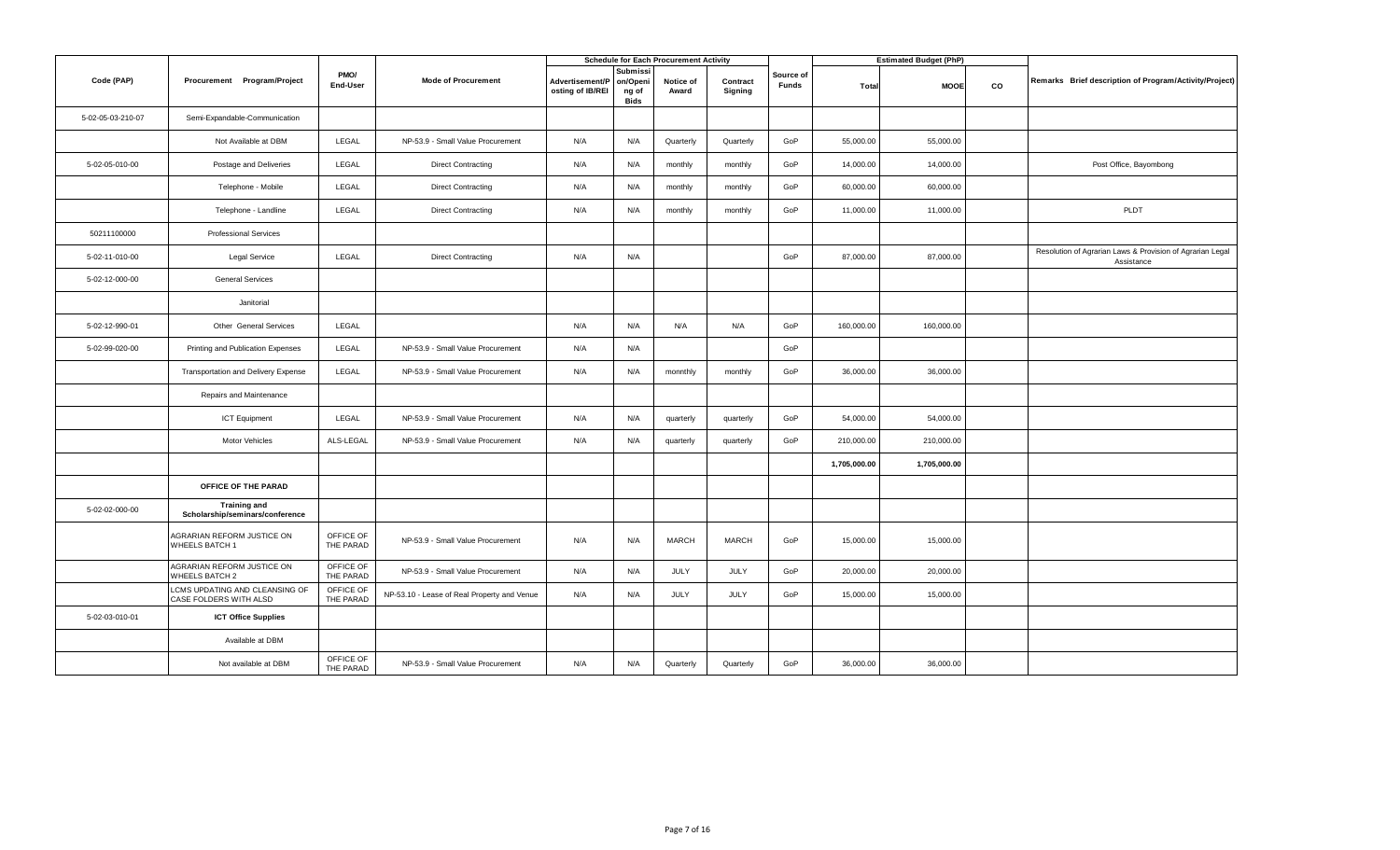|                                                                                                              |                                                                                                                      |                        |                                                       |                                     |                                              | <b>Schedule for Each Procurement Activity</b> |                      |                    |            | <b>Estimated Budget (PhP)</b> |    |                                                        |
|--------------------------------------------------------------------------------------------------------------|----------------------------------------------------------------------------------------------------------------------|------------------------|-------------------------------------------------------|-------------------------------------|----------------------------------------------|-----------------------------------------------|----------------------|--------------------|------------|-------------------------------|----|--------------------------------------------------------|
| Code (PAP)                                                                                                   | Procurement Program/Project                                                                                          | PMO/<br>End-User       | <b>Mode of Procurement</b>                            | Advertisement/P<br>osting of IB/REI | Submissi<br>on/Openi<br>ng of<br><b>Bids</b> | Notice of<br>Award                            | Contract<br>Signing  | Source of<br>Funds | Total      | <b>MOOE</b>                   | co | Remarks Brief description of Program/Activity/Project) |
| 5-02-03-010-02                                                                                               | Office Supplies Expense                                                                                              |                        |                                                       |                                     |                                              |                                               |                      |                    |            |                               |    |                                                        |
|                                                                                                              | Available at DBM                                                                                                     | OFFICE OF<br>THE PARAD | NP-53.5 Agency-to-Agency                              | N/A                                 | N/A                                          | Quarterly                                     | Quarterly            | GoP                | 31,000.00  | 31,000.00                     |    |                                                        |
|                                                                                                              |                                                                                                                      |                        |                                                       |                                     |                                              |                                               |                      |                    |            |                               |    |                                                        |
| 5-02-03-090-00                                                                                               | Fuel, Oil and Lubricants                                                                                             | OFFICE OF<br>THE PARAD | NP-53.9 - Small Value Procurement                     | N/A                                 | N/A                                          | DEC. 2021                                     | DEC. 2021            | GoP                | 42,000.00  | 42,000.00                     |    |                                                        |
| 5-02-05-000-00                                                                                               | Semi-Expandable-Communication                                                                                        |                        |                                                       |                                     |                                              |                                               |                      |                    |            |                               |    |                                                        |
| 5-02+05-010-00                                                                                               | Postage and Deliveries                                                                                               | OFFICE OF<br>THE PARAD | <b>Direct Contracting</b>                             | N/A                                 | N/A                                          | monthly                                       | monthly              | GoP                | 22,000.00  | 22,000.00                     |    | Post Office, Bayombong                                 |
|                                                                                                              | Telephone - Mobile                                                                                                   | OFFICE OF<br>THE PARAD | <b>Direct Contracting</b>                             | N/A                                 | N/A                                          | monthly                                       | monthly              | GoP                | 36,000.00  | 36,000.00                     |    | PARAD'S COMMUNICATION ALLOWANCE                        |
| 5-02-12-990-01                                                                                               | Other General Services                                                                                               | OFFICE OF<br>THE PARAD |                                                       |                                     |                                              |                                               |                      |                    | 177,000.00 | 177,000.00                    |    |                                                        |
| 5-02-99-020-00                                                                                               | Printing and Publication Expenses                                                                                    |                        |                                                       |                                     |                                              |                                               |                      |                    |            |                               |    |                                                        |
|                                                                                                              | Transportation and Delivery Expense                                                                                  | OFFICE OF<br>THE PARAD | NP-53.9 - Small Value Procurement                     | N/A                                 | N/A                                          | quarterly                                     | quarterly            | GoP                | 10,000.00  | 10,000.00                     |    |                                                        |
|                                                                                                              | <b>Motor Vehicles</b>                                                                                                | OFFICE OF<br>THE PARAD | NP-53.9 - Small Value Procurement                     | N/A                                 | N/A                                          | quarterly                                     | quarterly            | GoP                | 20,000.00  | 20,000.00                     |    |                                                        |
|                                                                                                              |                                                                                                                      |                        |                                                       |                                     |                                              |                                               |                      |                    | 424,000.00 | 424,000.00                    |    |                                                        |
|                                                                                                              |                                                                                                                      |                        |                                                       |                                     |                                              |                                               |                      |                    |            |                               |    |                                                        |
|                                                                                                              | <b>MFO 4 Agrarian Reform Beneficiaries</b><br><b>Development and Sustainability</b><br>Program (ARBDSP)              |                        |                                                       |                                     |                                              |                                               |                      |                    |            |                               |    |                                                        |
| 5-02-02-010-02                                                                                               | <b>Training and</b><br>Scholarship/seminars/conference                                                               | <b>ARBDSP</b>          | <b>Training and</b><br>Scholarship/seminar/conference |                                     |                                              |                                               |                      |                    |            |                               |    |                                                        |
| 1. SUPERVISION AND<br>MANAGEMENT FOR<br>EFFECTIVE DELIVERY OF<br>SUPPORT SERVICES                            |                                                                                                                      |                        | NP-53.9 - Small Value Procurement                     |                                     |                                              |                                               |                      |                    | 379,000.00 | 379,000.00                    |    |                                                        |
| 1.1 Conduct of IT-Enabled<br>Maturity Assessment (ITEMA)<br>for ARBOs & ARCs                                 |                                                                                                                      |                        |                                                       |                                     |                                              |                                               |                      |                    | 83,000.00  | 83,000.00                     |    |                                                        |
|                                                                                                              | Orientation in the conduct of<br>ITEasy/ITeMA                                                                        | ARBDSP                 | NP-53.9 - Small Value Procurement                     | N/A                                 | N/A                                          | October-<br>December                          | October-<br>December | GoP                | 9,750.00   | 9,750.00                      |    |                                                        |
|                                                                                                              | Conduct of ITEasy/ITeMA                                                                                              | ARBDSP                 | NP-53.9 - Small Value Procurement                     | N/A                                 | N/A                                          | October-<br>December                          | October-<br>December | GoP                | 73,250.00  | 73,250.00                     |    |                                                        |
| 1.2 Sustainability monitoring<br>of Infra previously completed<br>and turned-over to LGUs for<br>maintenance | Sustainability Monitoring & Education of<br>Completed & turned over Foreign assisted<br>projects (FAPS) CPB Projects | ARBDSP                 | NP-53.9 - Small Value Procurement                     | N/A                                 | N/A                                          | July-Sept                                     | July-Sept            | GoP                | 29,000.00  | 29,000.00                     |    |                                                        |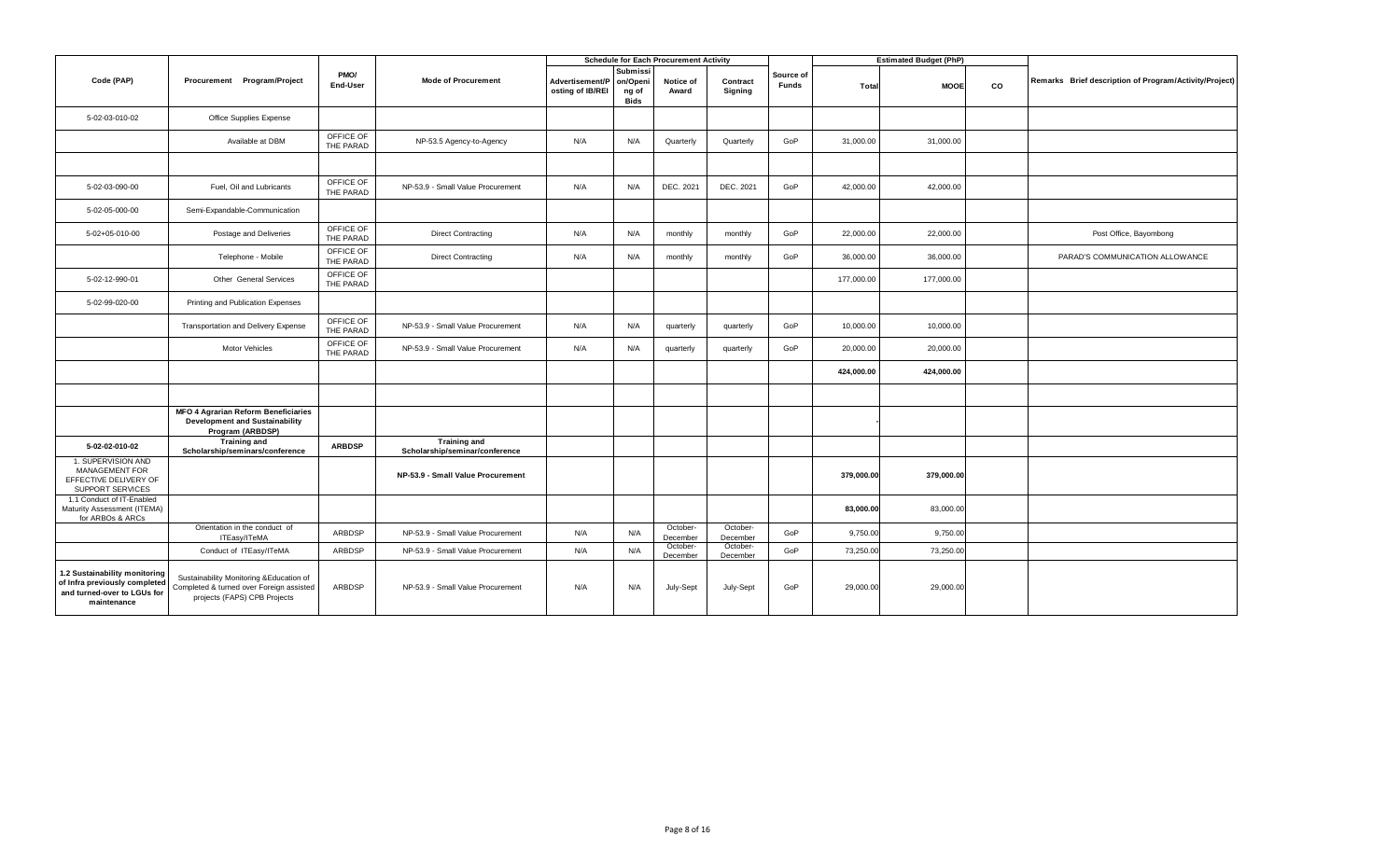|                                                                      |                                                                                                                                                                                                                                                                                                                                                                                                                                                                                                                                                                                                                                                                                                                                                                                                |                  |                                   |                                     |                                              | <b>Schedule for Each Procurement Activity</b> |                     |                    |              | <b>Estimated Budget (PhP)</b> |    |                                                        |
|----------------------------------------------------------------------|------------------------------------------------------------------------------------------------------------------------------------------------------------------------------------------------------------------------------------------------------------------------------------------------------------------------------------------------------------------------------------------------------------------------------------------------------------------------------------------------------------------------------------------------------------------------------------------------------------------------------------------------------------------------------------------------------------------------------------------------------------------------------------------------|------------------|-----------------------------------|-------------------------------------|----------------------------------------------|-----------------------------------------------|---------------------|--------------------|--------------|-------------------------------|----|--------------------------------------------------------|
| Code (PAP)                                                           | Procurement Program/Project                                                                                                                                                                                                                                                                                                                                                                                                                                                                                                                                                                                                                                                                                                                                                                    | PMO/<br>End-User | <b>Mode of Procurement</b>        | Advertisement/P<br>osting of IB/REI | Submissi<br>on/Openi<br>ng of<br><b>Bids</b> | Notice of<br>Award                            | Contract<br>Signing | Source of<br>Funds | Total        | <b>MOOE</b>                   | co | Remarks Brief description of Program/Activity/Project) |
| 1.3 Supervision, Management<br>and Monitoring and<br>Evaluation      | PPBDD 2021 Planning Assessment &<br>Catch up Planning:<br>. Planning Workshop cum firming up the<br>distribution/downloading of targets<br>2. Monthly Assessment February and<br>Catch up Planning<br>3. Monthly Assessment March and Catch<br>up Planning<br>4. Monthly Assessment April and Catch up<br>Planning<br>5. Monthly Assessment May and Catch up<br>Planning<br>6. Monthly Assessment June and Catch up<br>Planning<br>7. Monthly Assessment July and Catch up<br>Planning<br>8. Monthly Assessment August and Catch<br>up Planning<br>9. Monthly Assessment September and<br>Catch up Planning<br>10. Monthly Assessment October and<br>Catch up Planning<br>11. Monthly Assessment November and<br>Catch up Planning<br>12. Monthly Assessment December and<br>Catch up Planning | ARBDSP           | NP-53.9 - Small Value Procurement | N/A                                 | N/A                                          | Jan.-Dec.                                     | Jan.-Dec.           | GoP                | 267,000.00   | 267,000.00                    |    |                                                        |
| <b>2. SOCIAL</b><br><b>INFRASTRUCTURE</b><br><b>RIIII DING (SIR)</b> |                                                                                                                                                                                                                                                                                                                                                                                                                                                                                                                                                                                                                                                                                                                                                                                                | <b>ARBDSP</b>    | NP-53.9 - Small Value Procurement | N/A                                 | N/A                                          |                                               |                     |                    | 1,062,000.00 | 1,062,000.00                  |    |                                                        |
| Ambaguio                                                             | Enhancement of Vission, Mission, Goals and<br>Objectives                                                                                                                                                                                                                                                                                                                                                                                                                                                                                                                                                                                                                                                                                                                                       | ARBDSP           | NP-53.9 - Small Value Procurement | N/A                                 | N/A                                          | March                                         | March               |                    | 10,000.00    | 10,000.00                     |    |                                                        |
| Ambaguio                                                             | Pre-Registration Seminar                                                                                                                                                                                                                                                                                                                                                                                                                                                                                                                                                                                                                                                                                                                                                                       | ARBDSP           | NP-53.9 - Small Value Procurement | N/A                                 | N/A                                          | May                                           | May                 |                    | 15,000.00    | 15,000.00                     |    |                                                        |
| Bayombong                                                            | Coahing and Mentoring on the<br>Enhancement of Policy System and<br>Procedure                                                                                                                                                                                                                                                                                                                                                                                                                                                                                                                                                                                                                                                                                                                  | ARBDSP           | NP-53.9 - Small Value Procurement | N/A                                 | N/A                                          | March                                         | March               |                    | 15,000.00    | 15,000.00                     |    |                                                        |
| Bayombong                                                            | Mushroom Production Training                                                                                                                                                                                                                                                                                                                                                                                                                                                                                                                                                                                                                                                                                                                                                                   | ARBDSP           | NP-53.9 - Small Value Procurement | N/A                                 | N/A                                          | August                                        | August              |                    | 16,250.00    | 16,250.00                     |    |                                                        |
| Bayombong                                                            | Training on Records Keeping and                                                                                                                                                                                                                                                                                                                                                                                                                                                                                                                                                                                                                                                                                                                                                                | ARBDSP           | NP-53.9 - Small Value Procurement | N/A                                 | N/A                                          | June                                          | June                |                    | 9,750.00     | 9,750.00                      |    |                                                        |
| Bayombong                                                            | Entrepreneurial and Business Training for<br>Rice Wine                                                                                                                                                                                                                                                                                                                                                                                                                                                                                                                                                                                                                                                                                                                                         | ARBDSP           | NP-53.9 - Small Value Procurement | N/A                                 | N/A                                          | July                                          | July                |                    | 13,750.00    | 13,750.00                     |    |                                                        |
| Bayombong                                                            | Re-Orientation of Duties and Functions of<br>Officers                                                                                                                                                                                                                                                                                                                                                                                                                                                                                                                                                                                                                                                                                                                                          | ARBDSP           | NP-53.9 - Small Value Procurement | N/A                                 | N/A                                          | July                                          | July                |                    | 7,500.00     | 7,500.00                      |    |                                                        |
| Bayombong                                                            | <b>Basic Computer Literacy Training</b>                                                                                                                                                                                                                                                                                                                                                                                                                                                                                                                                                                                                                                                                                                                                                        | ARBDSP           | NP-53.9 - Small Value Procurement | N/A                                 | N/A                                          | August                                        | August              |                    | 10,000.00    | 10,000.00                     |    |                                                        |
| Bayombong                                                            | GAP on Rice                                                                                                                                                                                                                                                                                                                                                                                                                                                                                                                                                                                                                                                                                                                                                                                    | ARBDSP           | NP-53.9 - Small Value Procurement | N/A                                 | N/A                                          | April                                         | April               |                    | 13,250.00    | 13,250.00                     |    |                                                        |
| Bayombong                                                            | Values and Leadership Training                                                                                                                                                                                                                                                                                                                                                                                                                                                                                                                                                                                                                                                                                                                                                                 | ARBDSP           | NP-53.9 - Small Value Procurement | N/A                                 | N/A                                          | May                                           | May                 |                    | 10,000.00    | 10,000.00                     |    |                                                        |
| Bayombong                                                            | I raining on Records keeping and Records                                                                                                                                                                                                                                                                                                                                                                                                                                                                                                                                                                                                                                                                                                                                                       | ARBDSP           | NP-53.9 - Small Value Procurement | N/A                                 | N/A                                          | May                                           | May                 |                    | 10,000.00    | 10,000.00                     |    |                                                        |
| Bayombong                                                            | Farm Plan and Budget                                                                                                                                                                                                                                                                                                                                                                                                                                                                                                                                                                                                                                                                                                                                                                           | ARBDSP           | NP-53.9 - Small Value Procurement | N/A                                 | N/A                                          | September                                     | September           |                    | 10,000.00    | 10,000.00                     |    |                                                        |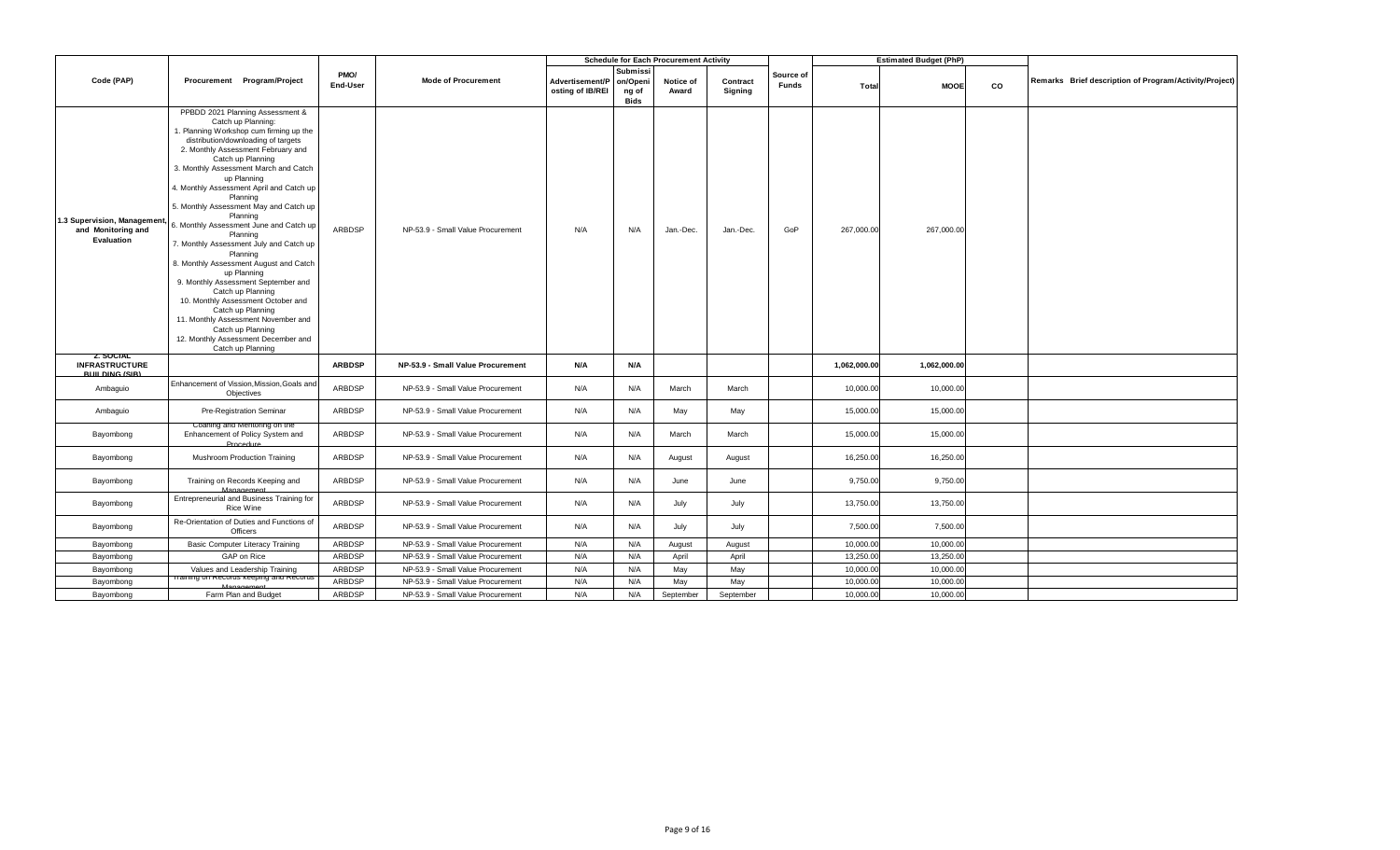|                   |                                                                                                                             |                  |                                   |                                     |                                       | <b>Schedule for Each Procurement Activity</b> |                     |                    |           | <b>Estimated Budget (PhP)</b> |    |                                                        |
|-------------------|-----------------------------------------------------------------------------------------------------------------------------|------------------|-----------------------------------|-------------------------------------|---------------------------------------|-----------------------------------------------|---------------------|--------------------|-----------|-------------------------------|----|--------------------------------------------------------|
| Code (PAP)        | Procurement Program/Project                                                                                                 | PMO/<br>End-User | <b>Mode of Procurement</b>        | Advertisement/P<br>osting of IB/REI | Submissi<br>on/Openi<br>ng of<br>Bids | Notice of<br>Award                            | Contract<br>Signing | Source of<br>Funds | Total     | <b>MOOE</b>                   | CO | Remarks Brief description of Program/Activity/Project) |
| Bayombong         | Training on Records keeping and<br>Management                                                                               | ARBDSP           | NP-53.9 - Small Value Procurement | N/A                                 | N/A                                   | April                                         | April               |                    | 10,000.00 | 10,000.00                     |    |                                                        |
| Bayombong         | Trainings on the Strategies of Group<br>Marketing and Buying                                                                | ARBDSP           | NP-53.9 - Small Value Procurement | N/A                                 | N/A                                   | August                                        | August              |                    | 10,000.00 | 10,000.00                     |    |                                                        |
| Bayombong         | <b>Conflict Management Training</b>                                                                                         | ARBDSP           | NP-53.9 - Small Value Procurement | N/A                                 | N/A                                   | June                                          | June                |                    | 10,000.00 | 10,000.00                     |    |                                                        |
| Bayombong         | Coaching and Mentoring on Farm<br><b>Machinery Financial Statement</b>                                                      | ARBDSP           | NP-53.9 - Small Value Procurement | N/A                                 | N/A                                   | July                                          | July                |                    | 10,000.00 | 10,000.00                     |    |                                                        |
| Alfonso Castaneda | Updating of Strategic Development Plan for<br>Manyal Irrigators Association                                                 | ARBDSP           | NP-53.9 - Small Value Procurement | N/A                                 | N/A                                   | April-June                                    | April-June          |                    | 10,000.00 | 10,000.00                     |    |                                                        |
| Alfonso Castaneda | Training on Soil Conservation & Organic<br>Farming for Manyal Irrigators Association                                        | ARBDSP           | NP-53.9 - Small Value Procurement | N/A                                 | N/A                                   | April-June                                    | April-June          |                    | 15,000.00 | 15,000.00                     |    |                                                        |
| Alfonso Castaneda | Farm Plan & Budgeting for Manyal<br><b>Irrigators Association</b>                                                           | ARBDSP           | NP-53.9 - Small Value Procurement | N/A                                 | N/A                                   | July-Sept                                     | July-Sept           |                    | 15,000.00 | 15,000.00                     |    |                                                        |
| Alfonso Castaneda | Updating of Strategic Development Plan for<br><b>MADELMA Irrigators Association</b>                                         | ARBDSP           | NP-53.9 - Small Value Procurement | N/A                                 | N/A                                   | April-June                                    | April-June          |                    | 10,000.00 | 10,000.00                     |    |                                                        |
| Alfonso Castaneda | Training on Soil Conservation & Organic<br>Farming for MADELMA Irrigators<br>Association                                    | ARBDSP           | NP-53.9 - Small Value Procurement | N/A                                 | N/A                                   | April-June                                    | April-June          |                    | 10,000.00 | 10,000.00                     |    |                                                        |
| Alfonso Castaneda | Farm Plan & Budgeting for MADELMA<br><b>Irrigators Association</b>                                                          | ARBDSP           | NP-53.9 - Small Value Procurement | N/A                                 | N/A                                   | July-Sept                                     | July-Sept           |                    | 10,000.00 | 10,000.00                     |    |                                                        |
| Alfonso Castaneda | Updating of Strategic Development Plan for<br>Alfonso Castaneda Dragon Fruit Growers<br>and Developers Association          | ARBDSP           | NP-53.9 - Small Value Procurement | N/A                                 | N/A                                   | April-June                                    | April-June          |                    | 5,500.00  | 5,500.00                      |    |                                                        |
| Alfonso Castaneda | Training on Soil Conservation & Organic<br>Farming for Alfonso Castaneda Dragon<br>Fruit Growers and Developers Association | ARBDSP           | NP-53.9 - Small Value Procurement | N/A                                 | N/A                                   | April-June                                    | April-June          |                    | 10,000.00 | 10,000.00                     |    |                                                        |
| Santa Fe          | Review, Update & Enhancement of PSP for<br>I-wak Ancestral Domain Development<br>Association                                | ARBDSP           | NP-53.9 - Small Value Procurement | N/A                                 | N/A                                   | April-June                                    | April-June          |                    | 10,000.00 | 10,000.00                     |    |                                                        |
| Santa Fe          | Coaching and Mentoring on Simple<br>Bookkeeping for I-wak Ancestral Domain<br>Development Association                       | ARBDSP           | NP-53.9 - Small Value Procurement | N/A                                 | N/A                                   | April-June                                    | April-June          |                    | 10,000.00 | 10,000.00                     |    |                                                        |
| Santa Fe          | Green Manuring for I-wak Ancestral<br>Domain Development Association                                                        | ARBDSP           | NP-53.9 - Small Value Procurement | N/A                                 | N/A                                   | April-June                                    | April-June          |                    | 10,000.00 | 10,000.00                     |    |                                                        |
| Bagabag           | Simple Bookkeeping (Phase I Phase II) for<br>Villaros Upland Farmers Association                                            | ARBDSP           | NP-53.9 - Small Value Procurement | N/A                                 | N/A                                   | January-March                                 | January-March       |                    | 43,500.00 | 43,500.00                     |    |                                                        |
| Solano            | Good Agricultural Practice for San Juan<br>Rural Waterworks Association, Inc.                                               | ARBDSP           | NP-53.9 - Small Value Procurement | N/A                                 | N/A                                   | January-March                                 | January-March       |                    | 17,250.00 | 17,250.00                     |    |                                                        |
| Bagabag           | Good Agricultural Practice for Commonal<br>Waterwork & Sanitation Association                                               | ARBDSP           | NP-53.9 - Small Value Procurement | N/A                                 | N/A                                   | January-March                                 | January-March       |                    | 14,250.00 | 14,250.00                     |    |                                                        |
| Solano            | Good Agricultural Practice for Balangon<br>Growers Association in Curifang                                                  | ARBDSP           | NP-53.9 - Small Value Procurement | N/A                                 | N/A                                   | April-June                                    | April-June          |                    | 14,250.00 | 14,250.00                     |    |                                                        |
| Solano            | Enhancement in The Production of Vermie<br>Fertilizer for Balangon Growers Association<br>in Curifang                       | ARBDSP           | NP-53.9 - Small Value Procurement | N/A                                 | N/A                                   | April-June                                    | April-June          |                    | 40,000.00 | 40,000.00                     |    |                                                        |
| Solano            | Banana Balangon Variety Technology<br>Training for Balangon Growers Association<br>in Curifang                              | ARBDSP           | NP-53.9 - Small Value Procurement | N/A                                 | N/A                                   | April-June                                    | April-June          |                    | 40,000.00 | 40,000.00                     |    |                                                        |
| Solano            | Organizational Development Training for<br>Commonal Waterwork & Sanitation<br>Association                                   | ARBDSP           | NP-53.9 - Small Value Procurement | N/A                                 | N/A                                   | July-Sept                                     | July-Sept           |                    | 12,000.00 | 12,000.00                     |    |                                                        |
| Solano            | Coaching and menthoring on Financial<br>Statement preparation for Bangaan Rural<br>Workers Association, Inc.                | ARBDSP           | NP-53.9 - Small Value Procurement | N/A                                 | N/A                                   | July-Sept                                     | July-Sept           |                    | 12,000.00 | 12,000.00                     |    |                                                        |
| Solano            | Good Agricultural Practice for Samahang<br>Magsasaka ng Palayan Bayan                                                       | ARBDSP           | NP-53.9 - Small Value Procurement | N/A                                 | N/A                                   | July-Sept                                     | July-Sept           |                    | 12,000.00 | 12,000.00                     |    |                                                        |
| Bagabag           | Coaching and mentoring on Policy<br>Formulation for Samahang Magsasaka ng<br>Palayan Bayan                                  | ARBDSP           | NP-53.9 - Small Value Procurement | N/A                                 | N/A                                   | July-Sept                                     | July-Sept           |                    | 12,000.00 | 12,000.00                     |    |                                                        |
| Bagabag           | Disaster Risk Reduction Training                                                                                            | ARBDSP           | NP-53.9 - Small Value Procurement | N/A                                 | N/A                                   | April-June                                    | April-June          |                    | 12,000.00 | 12,000.00                     |    |                                                        |
| Solano            | Coaching and mentoring on Policy<br>Formulation for San Juan Rural<br>Waterworks Association, Inc.                          | ARBDSP           | NP-53.9 - Small Value Procurement | N/A                                 | N/A                                   | July-Sept                                     | July-Sept           |                    | 12,000.00 | 12,000.00                     |    |                                                        |
| Solano            | Enhancement in the application of Simple<br>Bookkeeping for Bangaan Rural Workers<br>Association, Inc.                      | ARBDSP           | NP-53.9 - Small Value Procurement | N/A                                 | N/A                                   | Oct-Dec                                       | Oct-Dec             |                    | 40,000.00 | 40,000.00                     |    |                                                        |
| Diadi             | Project Assessment Cum Action Planning<br>for Dur-as Agriculture Cooperative                                                | ARBDSP           | NP-53.9 - Small Value Procurement | N/A                                 | N/A                                   | March                                         | March               |                    | 6,650.00  | 6,650.00                      |    |                                                        |
| Diadi             | Policy Making Part I for Dur-as Agriculture<br>Cooperative                                                                  | ARBDSP           | NP-53.9 - Small Value Procurement | N/A                                 | N/A                                   | May                                           | May                 |                    | 9,350.00  | 9,350.00                      |    |                                                        |
| Diadi             | Policy Making Part II for Dur-as Agriculture<br>Cooperative                                                                 | ARBDSP           | NP-53.9 - Small Value Procurement | N/A                                 | N/A                                   | July                                          | July                |                    | 9,350.00  | 9,350.00                      |    |                                                        |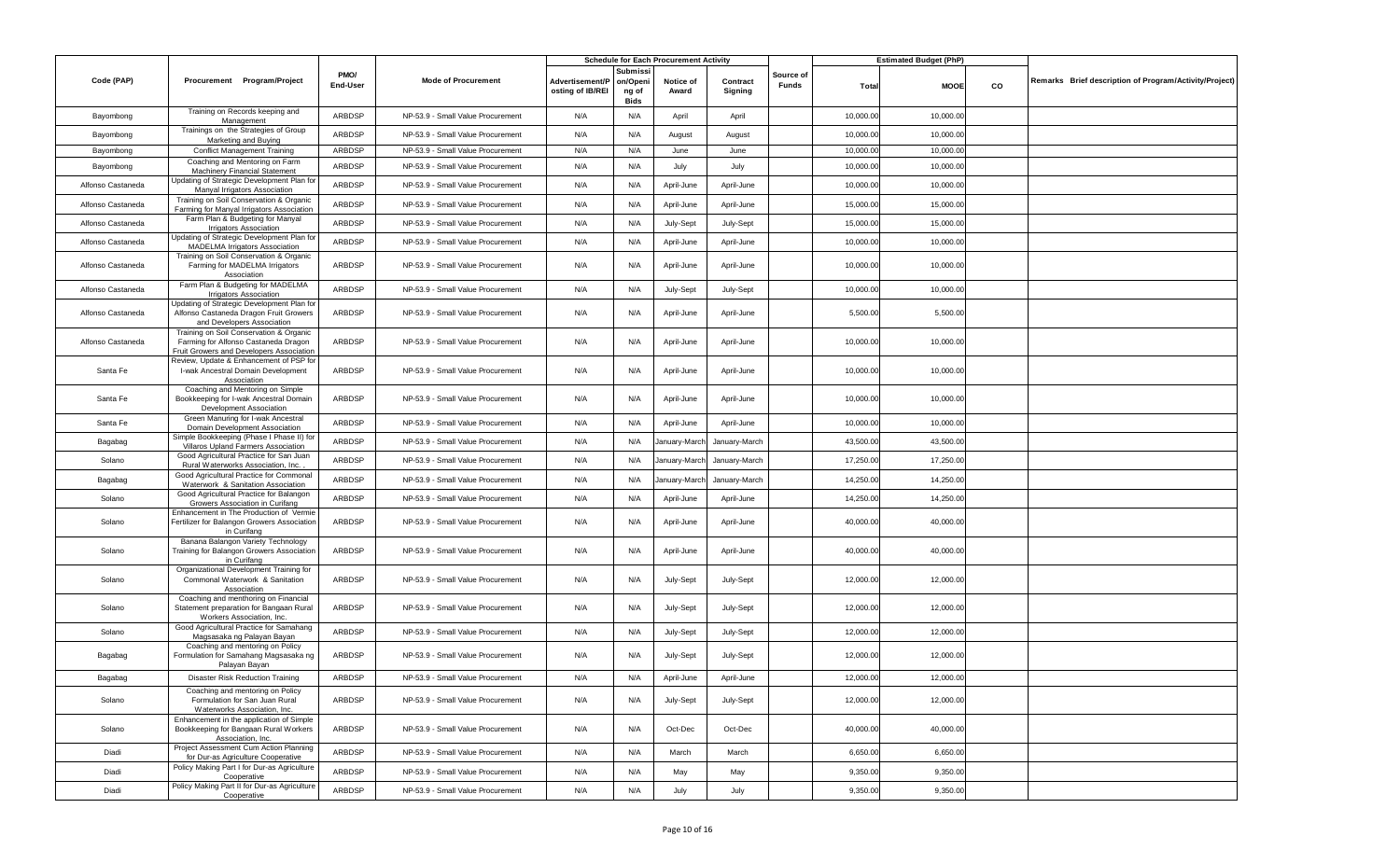|                |                                                                                                                                 |                         |                                   |                                     |                                       | <b>Schedule for Each Procurement Activity</b> |                     |                    |              | <b>Estimated Budget (PhP)</b> |    |                                                        |
|----------------|---------------------------------------------------------------------------------------------------------------------------------|-------------------------|-----------------------------------|-------------------------------------|---------------------------------------|-----------------------------------------------|---------------------|--------------------|--------------|-------------------------------|----|--------------------------------------------------------|
| Code (PAP)     | Procurement Program/Project                                                                                                     | PMO/<br><b>End-User</b> | <b>Mode of Procurement</b>        | Advertisement/P<br>osting of IB/REI | Submissi<br>on/Openi<br>ng of<br>Bids | Notice of<br>Award                            | Contract<br>Signing | Source of<br>Funds | <b>Total</b> | <b>MOOE</b>                   | CO | Remarks Brief description of Program/Activity/Project) |
| Diadi          | Credit Management & Collection Strategy<br>Training for Dur-as Agriculture Cooperative                                          | ARBDSP                  | NP-53.9 - Small Value Procurement | N/A                                 | N/A                                   | April                                         | April               |                    | 9,350.00     | 9,350.00                      |    |                                                        |
| Diadi          | Project Assessment Cum Action Planning<br>for Marvelous Womens-Kalipi Association                                               | ARBDSP                  | NP-53.9 - Small Value Procurement | N/A                                 | N/A                                   | March                                         | March               |                    | 6,650.00     | 6,650.00                      |    |                                                        |
| Diadi          | Policy Making for Marvelous Womens-<br>Kalipi Association Inc.                                                                  | ARBDSP                  | NP-53.9 - Small Value Procurement | N/A                                 | N/A                                   | May                                           | May                 |                    | 6,650.00     | 6,650.00                      |    |                                                        |
| Diadi          | Credit Management & Collection Strategy<br>Training for Marvelous Womens-Kalipi<br>Association Inc.                             | ARBDSP                  | NP-53.9 - Small Value Procurement | N/A                                 | N/A                                   | April                                         | April               |                    | 6,650.00     | 6,650.00                      |    |                                                        |
| Diadi          | Evaluation on Action Plan for Marvelous<br>Womens-Kalipi Association Inc.                                                       | ARBDSP                  | NP-53.9 - Small Value Procurement | N/A                                 | N/A                                   | August                                        | August              |                    | 6,650.00     | 6,650.00                      |    |                                                        |
| Villaverde     | Project Assessment Cum Action Planning<br>(Lending) for Kababaihang Magsasaka<br>Auto-Savings Association                       | ARBDSP                  | NP-53.9 - Small Value Procurement | N/A                                 | N/A                                   | May                                           | May                 |                    | 10,000.00    | 10,000.00                     |    |                                                        |
| Villaverde     | Credit Management & Collection Strategy<br>Training for Kababaihang Magsasaka Auto-<br>Savings Association                      | ARBDSP                  | NP-53.9 - Small Value Procurement | N/A                                 | N/A                                   | July                                          | July                |                    | 9,940.00     | 9,940.00                      |    |                                                        |
| Aritao         | Training on Farm Plan and Budgeting for<br>San Francisco Banganan Darapidap IA                                                  | ARBDSP                  | NP-53.9 - Small Value Procurement | N/A                                 | N/A                                   | March 2022                                    | March 2022          |                    | 12,000.00    | 12,000.00                     |    |                                                        |
| Aritao         | Training on Enterprise Development for<br>San Francisco Banganan Darapidap IA                                                   | ARBDSP                  | NP-53.9 - Small Value Procurement | N/A                                 | N/A                                   | April 2022                                    | April 2022          |                    | 12,000.00    | 12,000.00                     |    |                                                        |
| Aritao         | Training on Farm business records for San<br>Francisco Banganan Darapidap IA                                                    | ARBDSP                  | NP-53.9 - Small Value Procurement | N/A                                 | N/A                                   | May 2022                                      | May 2022            |                    | 10,260.00    | 10,260.00                     |    |                                                        |
| Aritao         | Training on Enterprise Development for<br>Darapidap ASG                                                                         | ARBDSP                  | NP-53.9 - Small Value Procurement | N/A                                 | N/A                                   | <b>July 2022</b>                              | <b>July 2022</b>    |                    | 10,000.00    | 10,000.00                     |    |                                                        |
| Kasibu         | Review & enhancement of policy on<br>Irrigation services for Hilander Ilocano<br>Irrigators Ass'n Inc.                          | ARBDSP                  | NP-53.9 - Small Value Procurement | N/A                                 | N/A                                   | March                                         | March               |                    | 7,000.00     | 7,000.00                      |    |                                                        |
| Kasibu         | Coaching/monitoring on the implementation<br>of GAP for Rice for Hilander Ilocano<br>Irrigators Ass'n Inc.                      | ARBDSP                  | NP-53.9 - Small Value Procurement | N/A                                 | N/A                                   | May                                           | May                 |                    | 7,000.00     | 7,000.00                      |    |                                                        |
| Kasibu         | Farm plan & Budget for Hilander Ilocano<br>Irrigators Ass'n Inc.                                                                | ARBDSP                  | NP-53.9 - Small Value Procurement | N/A                                 | N/A                                   | October                                       | October             |                    | 7,000.00     | 7,000.00                      |    |                                                        |
| Kasibu         | Coaching/monitoring & enhancement on<br>fruit wine marketing for MALOI                                                          | ARBDSP                  | NP-53.9 - Small Value Procurement | N/A                                 | N/A                                   | March                                         | March               |                    | 7,000.00     | 7,000.00                      |    |                                                        |
| Kasibu         | Coaching/mentoring on Bookkeeping for<br><b>MALOI</b>                                                                           | ARBDSP                  | NP-53.9 - Small Value Procurement | N/A                                 | N/A                                   | April                                         | April               |                    | 9,000.00     | 9,000.00                      |    |                                                        |
| Kasibu         | Review & enhancement of MALOI Business<br>plan for MALOI                                                                        | ARBDSP                  | NP-53.9 - Small Value Procurement | N/A                                 | N/A                                   | October                                       | October             |                    | 9,000.00     | 9,000.00                      |    |                                                        |
| Kasibu         | Bookkeeping for catarawan                                                                                                       | ARBDSP                  | NP-53.9 - Small Value Procurement | N/A                                 | N/A                                   | March                                         | March               |                    | 8,100.00     | 8,100.00                      |    |                                                        |
| Kasibu         | Recording for catarawan                                                                                                         | ARBDSP                  | NP-53.9 - Small Value Procurement | N/A                                 | N/A                                   | April                                         | April               |                    | 9,000.00     | 9,000.00                      |    |                                                        |
| Kasibu         | Coaching/mentoring on the enhancement<br>of policy on membership & farm machinery<br>rentals for catarawan                      | ARBDSP                  | NP-53.9 - Small Value Procurement | N/A                                 | N/A                                   | May                                           | May                 |                    | 8,100.00     | 8,100.00                      |    |                                                        |
| Kasibu         | Review & enhancement of Business plan<br>for catarawan                                                                          | ARBDSP                  | NP-53.9 - Small Value Procurement | N/A                                 | N/A                                   | August                                        | August              |                    | 7,600.00     | 7,600.00                      |    |                                                        |
| QUEZON         | Capability enhancement on integrated rice-<br>based production technologies for Caliat<br>Angadanan Irrigators Association Inc. | ARBDSP                  | NP-53.9 - Small Value Procurement | N/A                                 | N/A                                   | May-June                                      | May-June            |                    | 10,000.00    | 10,000.00                     |    |                                                        |
| QUEZON         | Preparation of Farm Machinery Income<br>Statement for Lumannap Aurora Irrigators<br>Association                                 | ARBDSP                  | NP-53.9 - Small Value Procurement | N/A                                 | N/A                                   | June                                          | June                |                    | 6,250.00     | 6,250.00                      |    |                                                        |
| QUEZON         | Review and updating on the policy system<br>for Distributed FMEs for Lumannap Aurora<br><b>Irrigators Association</b>           | ARBDSP                  | NP-53.9 - Small Value Procurement | N/A                                 | N/A                                   | July                                          | July                |                    | 4,750.00     | 4,750.00                      |    |                                                        |
| QUEZON         | Capability enhancement on integrated rice-<br>based production technologies for<br>Lumannap Aurora Irrigators Association       | ARBDSP                  | NP-53.9 - Small Value Procurement | N/A                                 | N/A                                   | May-June                                      | May-June            |                    | 10,000.00    | 10,000.00                     |    |                                                        |
| QUEZON         | Farm Occupational Health and Safety<br>Training for Caliat Angadanan Irrigators<br>Association Inc.                             | ARBDSP                  | NP-53.9 - Small Value Procurement | N/A                                 | N/A                                   | October                                       | October             |                    | 9,000.00     | 9,000.00                      |    |                                                        |
| QUEZON         | Post Harvest Losses Awareness Training<br>for Caliat Angadanan Irrigators Association<br>Inc.                                   | ARBDSP                  | NP-53.9 - Small Value Procurement | N/A                                 | N/A                                   | November                                      | November            |                    | 8,250.00     | 8,250.00                      |    |                                                        |
| <b>BAMBANG</b> | Financial Management Training for Sto.<br>Domingo Agriculture Cooperative                                                       | ARBDSP                  | NP-53.9 - Small Value Procurement | N/A                                 | N/A                                   | April                                         | April               |                    | 7,350.00     | 7,350.00                      |    |                                                        |
| <b>BAMBANG</b> | Business Planning Training for Sto.<br>Domingo Agriculture Cooperative                                                          | ARBDSP                  | NP-53.9 - Small Value Procurement | N/A                                 | N/A                                   | May                                           | May                 |                    | 9,350.00     | 9,350.00                      |    |                                                        |
| <b>BAMBANG</b> | Philippine Crop Insurance Corporation<br>(PCIC-AIP) Orientation for Sto. Domingo<br>Agriculture Cooperative                     | ARBDSP                  | NP-53.9 - Small Value Procurement | N/A                                 | N/A                                   | July                                          | July                |                    | 10,000.00    | 10,000.00                     |    |                                                        |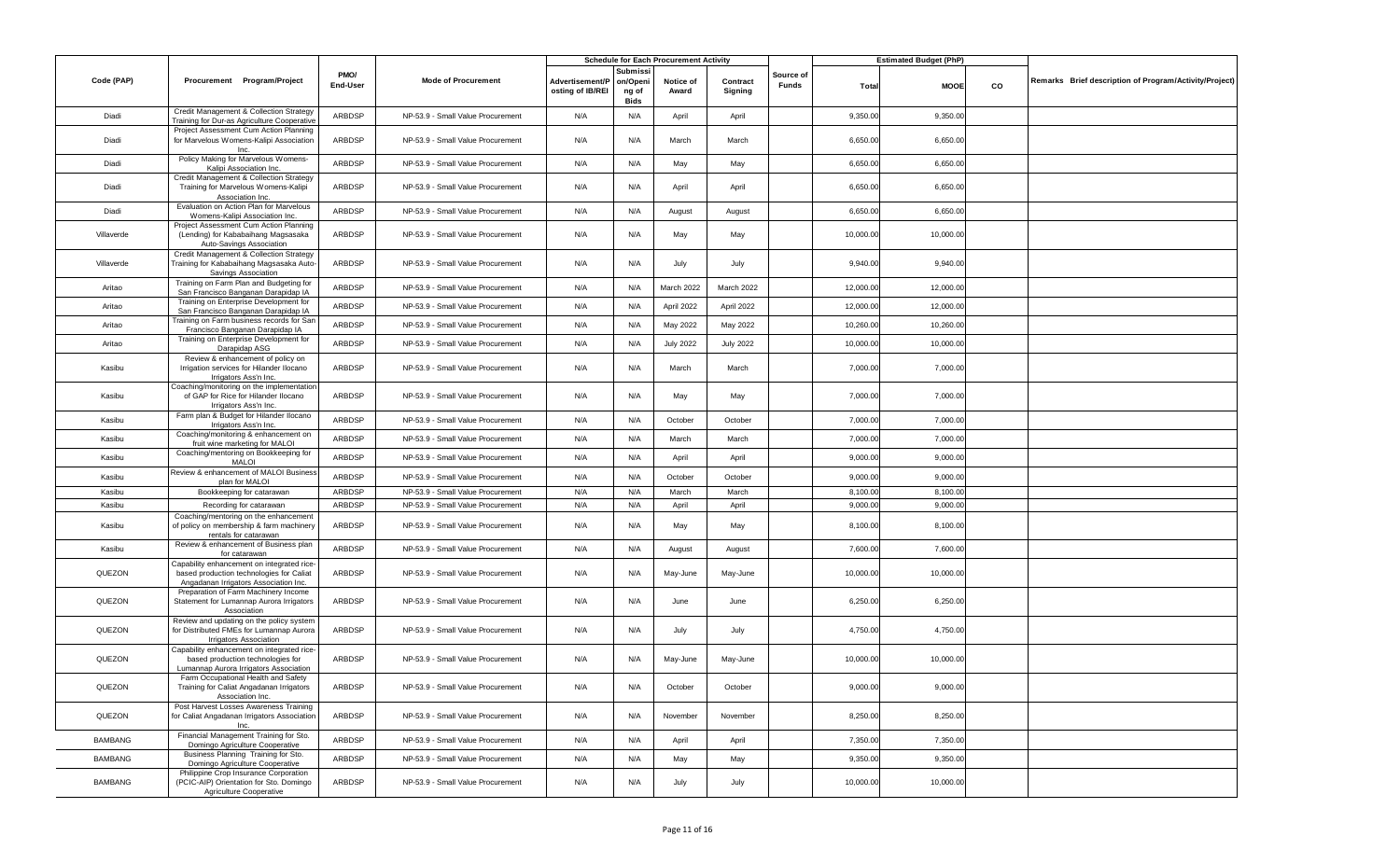|                                                                                          |                                                                                                                |                  |                                   |                                     |                                       | <b>Schedule for Each Procurement Activity</b> |                             |                    |            | <b>Estimated Budget (PhP)</b> |    |                                                        |
|------------------------------------------------------------------------------------------|----------------------------------------------------------------------------------------------------------------|------------------|-----------------------------------|-------------------------------------|---------------------------------------|-----------------------------------------------|-----------------------------|--------------------|------------|-------------------------------|----|--------------------------------------------------------|
| Code (PAP)                                                                               | Procurement Program/Project                                                                                    | PMO/<br>End-User | <b>Mode of Procurement</b>        | Advertisement/P<br>osting of IB/REI | Submissi<br>on/Openi<br>ng of<br>Bids | Notice of<br>Award                            | Contract<br>Signing         | Source of<br>Funds | Total      | <b>MOOE</b>                   | CO | Remarks Brief description of Program/Activity/Project) |
| DUPAX DEL NORTE                                                                          | Basic Coop Course for Mataddi Farmers<br>Agriculture Cooperative                                               | ARBDSP           | NP-53.9 - Small Value Procurement | N/A                                 | N/A                                   | March                                         | March                       |                    | 10,000.00  | 10,000.00                     |    |                                                        |
| DUPAX DEL NORTE                                                                          | Cooperative Management and Governance<br>for Mataddi Farmers Agriculture<br>Cooperative                        | ARBDSP           | NP-53.9 - Small Value Procurement | N/A                                 | N/A                                   | March                                         | March                       |                    | 10,000.00  | 10,000.00                     |    |                                                        |
| DUPAX DEL NORTE                                                                          | Financial Management for Mataddi Farmers<br>Agriculture Cooperative                                            | ARBDSP           | NP-53.9 - Small Value Procurement | N/A                                 | N/A                                   | March                                         | March                       |                    | 10,000.00  | 10,000.00                     |    |                                                        |
| DUPAX DEL NORTE                                                                          | Conflict Management for Mataddi Farmers<br>Agriculture Cooperative                                             | ARBDSP           | NP-53.9 - Small Value Procurement | N/A                                 | N/A                                   | April                                         | April                       |                    | 10,000.00  | 10,000.00                     |    |                                                        |
| DUPAX DEL NORTE                                                                          | Vegetable Production Training for Mataddi<br>Farmers Agriculture Cooperative                                   | ARBDSP           | NP-53.9 - Small Value Procurement | N/A                                 | N/A                                   | April                                         | April                       |                    | 10,000.00  | 10,000.00                     |    |                                                        |
| DUPAX DEL NORTE                                                                          | Good Agricultural Production on Rice for<br>New Tacbao Apayan IA                                               | ARBDSP           | NP-53.9 - Small Value Procurement | N/A                                 | N/A                                   | May                                           | May                         |                    | 9,000.00   | 9,000.00                      |    |                                                        |
| DUPAX DEL NORTE                                                                          | Leadership Re-orientation Seminar for<br>Guijo Lower Molave                                                    | ARBDSP           | NP-53.9 - Small Value Procurement | N/A                                 | N/A                                   | May                                           | May                         |                    | 9,000.00   | 9,000.00                      |    |                                                        |
| 2.2.1.2 Formation of New<br><b>ARBOS</b>                                                 | <b>Training Expenses</b>                                                                                       | <b>ARBDSP</b>    | NP-53.9 - Small Value Procurement | N/A                                 | N/A                                   | Jan.-Dec.                                     | Jan. Dec.                   |                    | 52,000.00  | 52,000.00                     |    |                                                        |
| 3. ENTERPRISE<br><b>DEVELOPMENT AND</b><br><b>ECONOMIC SUPPORT (EDES)</b>                |                                                                                                                |                  |                                   |                                     |                                       |                                               |                             |                    | 855,000.00 | 855,000.00                    |    |                                                        |
| 3.1.1 Development of<br><b>Products</b>                                                  |                                                                                                                |                  |                                   |                                     |                                       |                                               |                             |                    | 60,000.00  | 60,000.00                     |    |                                                        |
|                                                                                          | Training on Product Enhancement of<br>Coconut Vinegar for Future Life and<br>Livelihood Association Inc.       | ARBDSP           | NP-53.9 - Small Value Procurement | N/A                                 | N/A                                   | April                                         | April                       |                    | 7,500.00   | 7,500.00                      |    |                                                        |
|                                                                                          | Establishment of Process Workflow to<br>Standardized Recipe for Future Life and<br>Livelihood Association Inc. | ARBDSP           | NP-53.9 - Small Value Procurement | N/A                                 | N/A                                   | April                                         | April                       |                    | 7,500.00   | 7,500.00                      |    |                                                        |
|                                                                                          | Training on Product Enhancement of Milk<br>Fish Sardine for Future Life and Livelihood<br>Association Inc.     | ARBDSP           | NP-53.9 - Small Value Procurement | N/A                                 | N/A                                   | June                                          | June                        |                    | 7,500.00   | 7,500.00                      |    |                                                        |
|                                                                                          | Establishment of Process Workflow to<br>Standardized Recipe for Future Life and<br>Livelihood Association Inc. | ARBDSP           | NP-53.9 - Small Value Procurement | N/A                                 | N/A                                   | June                                          | June                        |                    | 7,500.00   | 7,500.00                      |    |                                                        |
|                                                                                          | <b>Training Expenses</b>                                                                                       | ARBDSP           | NP-53.9 - Small Value Procurement | N/A                                 | N/A                                   | JANUARY-<br><b>DECEMBER</b>                   | JANUARY-<br><b>DECEMBER</b> |                    | 30,000.00  | 30,000.00                     |    |                                                        |
| 3.1.2 Village Level Farms-<br>focused Enterprise<br><b>Development (VLFED)</b>           |                                                                                                                | <b>ARBDSP</b>    | NP-53.9 - Small Value Procurement | N/A                                 | N/A                                   |                                               |                             |                    | 189,000.00 | 189,000.00                    |    |                                                        |
|                                                                                          | Orientation on VLFED                                                                                           | ARBDSP           | NP-53.9 - Small Value Procurement | N/A                                 | N/A                                   | March                                         | March                       |                    | 8,750.00   | 8,750.00                      |    |                                                        |
|                                                                                          | Forging of Partnership Commitment from<br>ARRO                                                                 | ARBDSP           | NP-53.9 - Small Value Procurement | N/A                                 | N/A                                   | April                                         | April                       |                    | 7,500.00   | 7,500.00                      |    |                                                        |
|                                                                                          | <b>Cluster Formation</b>                                                                                       | ARBDSP           | NP-53.9 - Small Value Procurement | N/A                                 | N/A                                   | May                                           | May                         |                    | 8,750.00   | 8,750.00                      |    |                                                        |
|                                                                                          | <b>Farmer Leaders Traning</b>                                                                                  | ARBDSP           | NP-53.9 - Small Value Procurement | N/A                                 | N/A                                   | June                                          | June                        |                    | 41,000.00  | 41,000.00                     |    |                                                        |
|                                                                                          | Food Processors Training on Good<br>Manufacturing Practice                                                     | ARBDSP           | NP-53.9 - Small Value Procurement | N/A                                 | N/A                                   | July                                          | July                        |                    | 23,000.00  | 23,000.00                     |    |                                                        |
|                                                                                          | <b>Product Enhancement Training</b>                                                                            | ARBDSP           | NP-53.9 - Small Value Procurement | N/A                                 | N/A                                   | August                                        | August                      |                    | 38,000.00  | 38,000.00                     |    |                                                        |
|                                                                                          | <b>Business PSP Formulation</b><br>Financial Management and Analysis                                           | ARBDSP           | NP-53.9 - Small Value Procurement | N/A                                 | N/A                                   | September                                     | September                   |                    | 30,500.00  | 30,500.00                     |    |                                                        |
|                                                                                          | Training                                                                                                       | ARBDSP           | NP-53.9 - Small Value Procurement | N/A                                 | N/A                                   | October                                       | October                     |                    | 31,500.00  | 31,500.00                     |    |                                                        |
| 3.1.3 PBD Lawyering                                                                      |                                                                                                                |                  |                                   |                                     |                                       |                                               |                             |                    | 20,000.00  | 20,000.00                     |    |                                                        |
|                                                                                          | Small Claims for Wangal Golden MPC                                                                             | ARBDSP           | NP-53.9 - Small Value Procurement | N/A                                 | N/A                                   | March                                         | March                       |                    | 10,000.00  | 10,000.00                     |    |                                                        |
|                                                                                          | Legal Cliniquing for Marigold Savings and<br>Credit                                                            | ARBDSP           | NP-53.9 - Small Value Procurement | N/A                                 | N/A                                   | April                                         | April                       |                    | 10,000.00  | 10,000.00                     |    |                                                        |
| 3.1.4 Linking Smallholder<br><b>Farmers to Markets with</b><br>Microfinance (LINKSFARMM) |                                                                                                                |                  |                                   |                                     |                                       |                                               |                             |                    | 180,000.00 | 180,000.00                    |    |                                                        |
| KASIBU                                                                                   | Cluster commitment setting for Kasibu<br>Farmers Development Cooperative                                       | ARBDSP           | NP-53.9 - Small Value Procurement | N/A                                 | N/A                                   | March, 2022                                   | March .2022                 |                    | 42,950.00  | 42,950.00                     |    |                                                        |
| KASIBU                                                                                   | Market matching                                                                                                | ARBDSP           | NP-53.9 - Small Value Procurement | N/A                                 | N/A                                   | April, 2022                                   | April, 2022                 |                    | 20,000.00  | 20,000.00                     |    |                                                        |
| <b>KASIBU</b>                                                                            | Chilli Production & post harvest handling                                                                      | ARBDSP           | NP-53.9 - Small Value Procurement | N/A                                 | N/A                                   | April, 2022                                   | April, 2022                 |                    | 10,000.00  | 10,000.00                     |    |                                                        |
| KASIBU                                                                                   | Chilli Production & post harvest handling                                                                      | ARBDSP           | NP-53.9 - Small Value Procurement | N/A                                 | N/A                                   | April, 2022                                   | April, 2022                 |                    | 10,000.00  | 10,000.00                     |    |                                                        |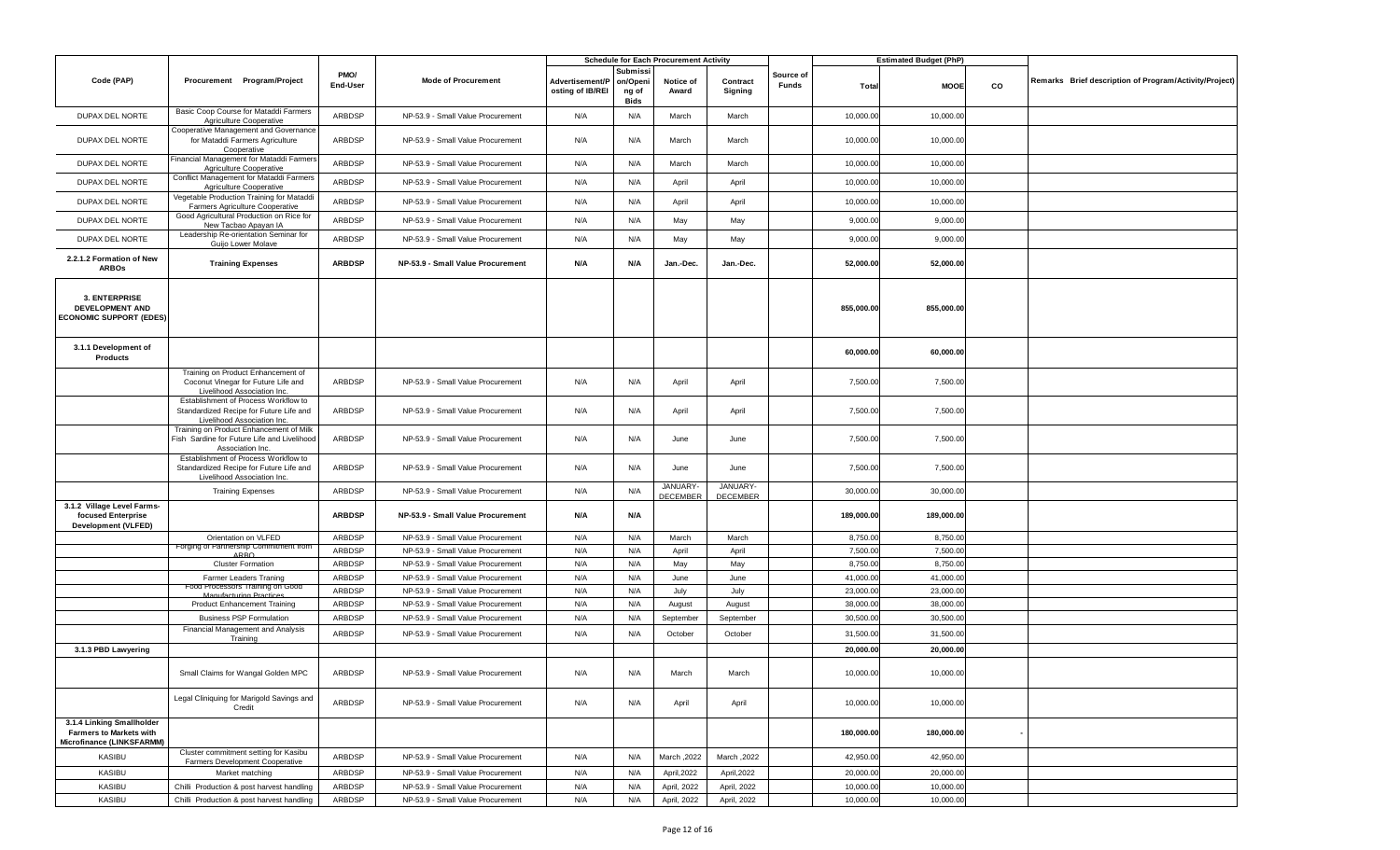|                                                        |                                                                                                                       | <b>Schedule for Each Procurement Activity</b> |                                   |                                     |                                                     |                                      |                                      |                    | <b>Estimated Budget (PhP)</b> |             |    |                                                        |
|--------------------------------------------------------|-----------------------------------------------------------------------------------------------------------------------|-----------------------------------------------|-----------------------------------|-------------------------------------|-----------------------------------------------------|--------------------------------------|--------------------------------------|--------------------|-------------------------------|-------------|----|--------------------------------------------------------|
| Code (PAP)                                             | Procurement Program/Project                                                                                           | PMO/<br>End-User                              | <b>Mode of Procurement</b>        | Advertisement/P<br>osting of IB/REI | <b>Submissi</b><br>on/Openi<br>ng of<br><b>Bids</b> | Notice of<br>Award                   | Contract<br>Signing                  | Source of<br>Funds | Total                         | <b>MOOE</b> | co | Remarks Brief description of Program/Activity/Project) |
| KASIBU                                                 | Chilli Production & post harvest handling                                                                             | ARBDSP                                        | NP-53.9 - Small Value Procurement | N/A                                 | N/A                                                 | May, 2022                            | May, 2022                            |                    | 10,000.00                     | 10,000.00   |    |                                                        |
| <b>KASIBU</b>                                          | Chilli Production & post harvest handling                                                                             | ARBDSP                                        | NP-53.9 - Small Value Procurement | N/A                                 | N/A                                                 | May                                  | May                                  |                    | 10,000.0                      | 10,000.00   |    |                                                        |
| <b>KASIBU</b>                                          | Chilli Production & post harvest handling                                                                             | ARBDSP                                        | NP-53.9 - Small Value Procurement | N/A                                 | N/A                                                 | July, 2022                           | <b>July, 2022</b>                    |                    | 10,000.0                      | 10,000.00   |    |                                                        |
| KASIBU                                                 | Cluster field monitoring/mentoring/product<br>supply forecasting                                                      | ARBDSP                                        | NP-53.9 - Small Value Procurement | N/A                                 | N/A                                                 | April-June                           | April-June                           |                    | 30,600.0                      | 30,600.00   |    |                                                        |
| KASIBU                                                 | Coaching & Enrollment on ARB-AIP                                                                                      | ARBDSP                                        | NP-53.9 - Small Value Procurement | N/A                                 | N/A                                                 | <b>July, 2022</b>                    | July, 2022                           |                    | 18,050.0                      | 18,050.00   |    |                                                        |
| KASIBU                                                 | SWG meeting/Coaching/Mentoring on AE                                                                                  | ARBDSP                                        | NP-53.9 - Small Value Procurement | N/A                                 | N/A                                                 | March, June.<br>Sept., Nov.,<br>2022 | March, June,<br>Sept., Nov.,<br>2022 |                    | 18,400.00                     | 18,400.00   |    |                                                        |
| 3.1.5 Farm Business School<br>(FBS)/Buhay sa Gulay     |                                                                                                                       |                                               |                                   |                                     |                                                     |                                      |                                      |                    | 181,000.00                    | 181,000.00  |    |                                                        |
|                                                        | FBS Project Orientation with targeted ARBs<br>Proponent and other stakeholders                                        | ARBDSP                                        | NP-53.9 - Small Value Procurement | N/A                                 | N/A                                                 | March 23                             | March 23                             | GoP                | 20,000.00                     | 20,000.00   |    |                                                        |
|                                                        | Record Keeping in Farm Business                                                                                       | ARBDSP                                        | NP-53.9 - Small Value Procurement | N/A                                 | N/A                                                 | March 18                             | March 18                             | GoP                | 10,000.00                     | 10,000.00   |    |                                                        |
|                                                        | Good Aricultural Practices on Vegetables &<br>Market Lingkaging vegetables farm<br>visitation for FBs sustaining ARBO | ARBDSP                                        | NP-53.9 - Small Value Procurement | N/A                                 | N/A                                                 | March 25                             | March 25                             | GoP                | 20,000.00                     | 20,000.00   |    |                                                        |
|                                                        | FBS Launching & Sessions 1-4                                                                                          | ARBDSP                                        | NP-53.9 - Small Value Procurement | N/A                                 | N/A                                                 | April 7 & 14                         | April 7 & 14                         | GoP                | 25,000.00                     | 25,000.00   |    |                                                        |
|                                                        | Tomato Production and Post Harvest<br>Handling                                                                        | ARBDSP                                        | NP-53.9 - Small Value Procurement | N/A                                 | N/A                                                 | May 7                                | May 7                                | GoP                | 10,000.00                     | 10,000.00   |    |                                                        |
|                                                        | Actual Market Survey & GAP for Vegetable<br>Training, FBS session 5-6 & 1st Process<br>Review                         | ARBDSP                                        | NP-53.9 - Small Value Procurement | N/A                                 | N/A                                                 | April 21-22                          | April 21-22                          | GoP                | 50,000.00                     | 50,000.00   |    |                                                        |
|                                                        | GAP on Vegetable                                                                                                      | ARBDSP                                        | NP-53.9 - Small Value Procurement | N/A                                 | N/A                                                 | June 2                               | June 2                               | GoP                | 5,000.00                      | 5,000.00    |    |                                                        |
|                                                        | <b>Actual Market Survey</b>                                                                                           | ARBDSP                                        | NP-53.9 - Small Value Procurement | N/A                                 | N/A                                                 | June 10-11                           | June 10-11                           | GoP                | 20,000.00                     | 20,000.00   |    |                                                        |
|                                                        | Farm Business School Sessions 7-13 and<br>Second Process Review after session 6-11                                    | ARBDSP                                        | NP-53.9 - Small Value Procurement | N/A                                 | N/A                                                 | July 1, 8 & 15                       | July 1, 8 & 15                       | GoP                | 21,000.00                     | 21,000.00   |    |                                                        |
| 3.1.6 Partnership Against<br>Hunger and Poverty (PAHP) |                                                                                                                       | <b>ARBDSP</b>                                 | NP-53.9 - Small Value Procurement | N/A                                 | N/A                                                 |                                      |                                      |                    | 128,000.00                    | 128,000.00  |    |                                                        |
| 3.2 Marketing Assistance to<br><b>ARBOs</b>            | <b>Training Expenses</b>                                                                                              | <b>ARBDSP</b>                                 | NP-53.9 - Small Value Procurement | N/A                                 | N/A                                                 |                                      |                                      |                    | 10,000.00                     | 10,000.00   |    |                                                        |
| 3.3.1 Development of ARBOs<br>to become MF Provider    |                                                                                                                       |                                               |                                   |                                     |                                                     |                                      |                                      |                    | 30,000.00                     | 30,000.00   |    |                                                        |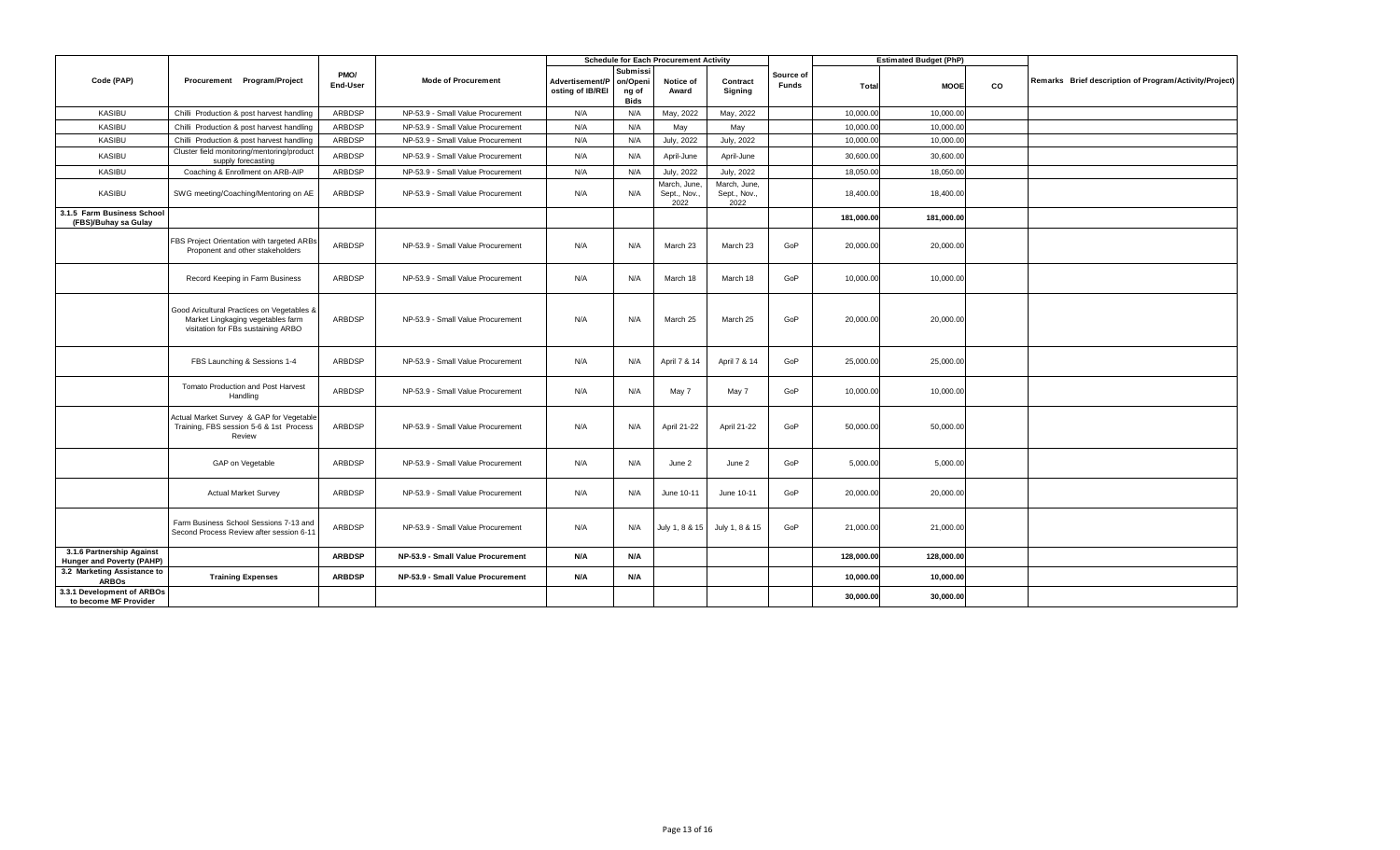|                                                                                                                                                      |                                                                                                                                                          |                  |                                   | <b>Schedule for Each Procurement Activity</b> |                                              |                    |                     | <b>Estimated Budget (PhP)</b> |            |             |    |                                                        |
|------------------------------------------------------------------------------------------------------------------------------------------------------|----------------------------------------------------------------------------------------------------------------------------------------------------------|------------------|-----------------------------------|-----------------------------------------------|----------------------------------------------|--------------------|---------------------|-------------------------------|------------|-------------|----|--------------------------------------------------------|
| Code (PAP)                                                                                                                                           | Procurement Program/Project                                                                                                                              | PMO/<br>End-User | Mode of Procurement               | Advertisement/P<br>osting of IB/REI           | Submissi<br>on/Openi<br>ng of<br><b>Bids</b> | Notice of<br>Award | Contract<br>Signing | Source of<br><b>Funds</b>     | Total      | <b>MOOE</b> | co | Remarks Brief description of Program/Activity/Project) |
|                                                                                                                                                      | Microfnance Orientation for ARBO to be<br>Developed as Microfinance Provider for<br>Villaverde Development Cooperative                                   | ARBDSP           | NP-53.9 - Small Value Procurement | N/A                                           | N/A                                          | February           | February            |                               | 10,000.00  | 10,000.00   |    |                                                        |
|                                                                                                                                                      | Formulation of Policies, Systems and<br>Procedures (PSPs) for ARBO to be<br>Developed as Microfinance Provider for<br>Villaverde Development Cooperative | ARBDSP           | NP-53.9 - Small Value Procurement | N/A                                           | N/A                                          | February           | February            |                               | 10,000.00  | 10,000.00   |    |                                                        |
|                                                                                                                                                      | Coaching and Mentoring Session for ARBO<br>to be Developed as Microfinance<br>Providerfor for Villaverde Development<br>Cooperative                      | ARBDSP           | NP-53.9 - Small Value Procurement | N/A                                           | N/A                                          | March              | March               |                               | 10,000.0   | 10,000.00   |    |                                                        |
| 3.3.2 Building/strengthening<br>the credit worthiness of ARBS<br>& ARBOs accessing credit/MF<br>facilities ( APCP and Other<br>Credit & MF Programs) |                                                                                                                                                          |                  |                                   |                                               |                                              |                    |                     |                               | 57,000.00  | 57,000.00   |    |                                                        |
|                                                                                                                                                      | Training on Delinquency Control for Lower<br>Addawan Irrigators Credit Cooperative<br>(renewal)                                                          | ARBDSP           | NP-53.9 - Small Value Procurement | N/A                                           | N/A                                          | March              | March               |                               | 12,750.00  | 12,750.00   |    |                                                        |
|                                                                                                                                                      | Training on Delinquency Control for<br>KADASA and Farmers Cooperative<br>(renewal)                                                                       | ARBDSP           | NP-53.9 - Small Value Procurement | N/A                                           | N/A                                          | April              | April               |                               | 9,750.00   | 9,750.00    |    |                                                        |
|                                                                                                                                                      | Training on Small Claims for Cooperatives<br>for Lower Addawan Irrigators Credit<br>Cooperative (renewal)                                                | ARBDSP           | NP-53.9 - Small Value Procurement | N/A                                           | N/A                                          | August             | August              |                               | 8,750.00   | 8,750.00    |    |                                                        |
|                                                                                                                                                      | Training on Small Claims for Cooperatives<br>for KADASA and Farmers Cooperative<br>(renewal)                                                             | ARBDSP           | NP-53.9 - Small Value Procurement | N/A                                           | N/A                                          | August             | August              |                               | 13,750.00  | 13,750.00   |    |                                                        |
|                                                                                                                                                      | APCP ASSESSMENT (ALL APCP ARBOS)                                                                                                                         | ARBDSP           | NP-53.9 - Small Value Procurement | N/A                                           | N/A                                          | October            | October             |                               | 12,000.00  | 12,000.00   |    |                                                        |
| 4. CLIMATE RESILIENT FARM<br>PRODUCTIVITY SUPPORT<br>(CRFPS)                                                                                         |                                                                                                                                                          |                  |                                   |                                               |                                              |                    |                     |                               | 110,000.00 | 110,000.00  |    |                                                        |
| 4.1 Sustainable Livelihood<br>Support for Disaster Affected<br>Areas                                                                                 | 1. Farm Occupational health and safety<br>2. PSP Formulation<br>3. Simple Bookkeeping                                                                    | ARBDSP           | NP-53.9 - Small Value Procurement | N/A                                           | N/A                                          | June-<br>September | June-September      |                               | 60,000.00  | 60,000.00   |    |                                                        |
| 4.2 Major Crop-based Block<br>Farm Productivity Enhancemen                                                                                           |                                                                                                                                                          |                  |                                   |                                               |                                              |                    |                     |                               | 30,000.00  | 30,000.00   |    |                                                        |
|                                                                                                                                                      | Orientation on Climate Change Adaption<br>and Mitigation                                                                                                 | ARBDSP           | NP-53.9 - Small Value Procurement | N/A                                           | N/A                                          | June-<br>September | June-September      | GoP                           | 10,000.00  | 10,000.00   |    |                                                        |
|                                                                                                                                                      | Farm Plan & Budget Preparation                                                                                                                           | ARBDSP           | NP-53.9 - Small Value Procurement | N/A                                           | N/A                                          | June-<br>September | June-Septembe       | GoP                           | 10,000.00  | 10,000.00   |    |                                                        |
|                                                                                                                                                      | Operational and Maintenance of Machinery<br>(four wheel drive tractor)                                                                                   | ARBDSP           | NP-53.9 - Small Value Procurement | N/A                                           | N/A                                          | June-<br>September | June-September      | GoP                           | 10,000.0   | 10,000.00   |    |                                                        |
| 4.3.1 WASH-Focused<br>Enterprise/ Livelihood<br>(Community Potable Water,<br>Sanitation and Hygiene)                                                 | Water Bacteriology Test and Sanitation<br>Training for BARANGAY ATBU WOMENS<br>ASSOCIATION, INC.                                                         | ARBDSP           | NP-53.9 - Small Value Procurement | N/A                                           | N/A                                          | MAY                | MAY                 |                               | 20,000.00  | 20,000.00   |    |                                                        |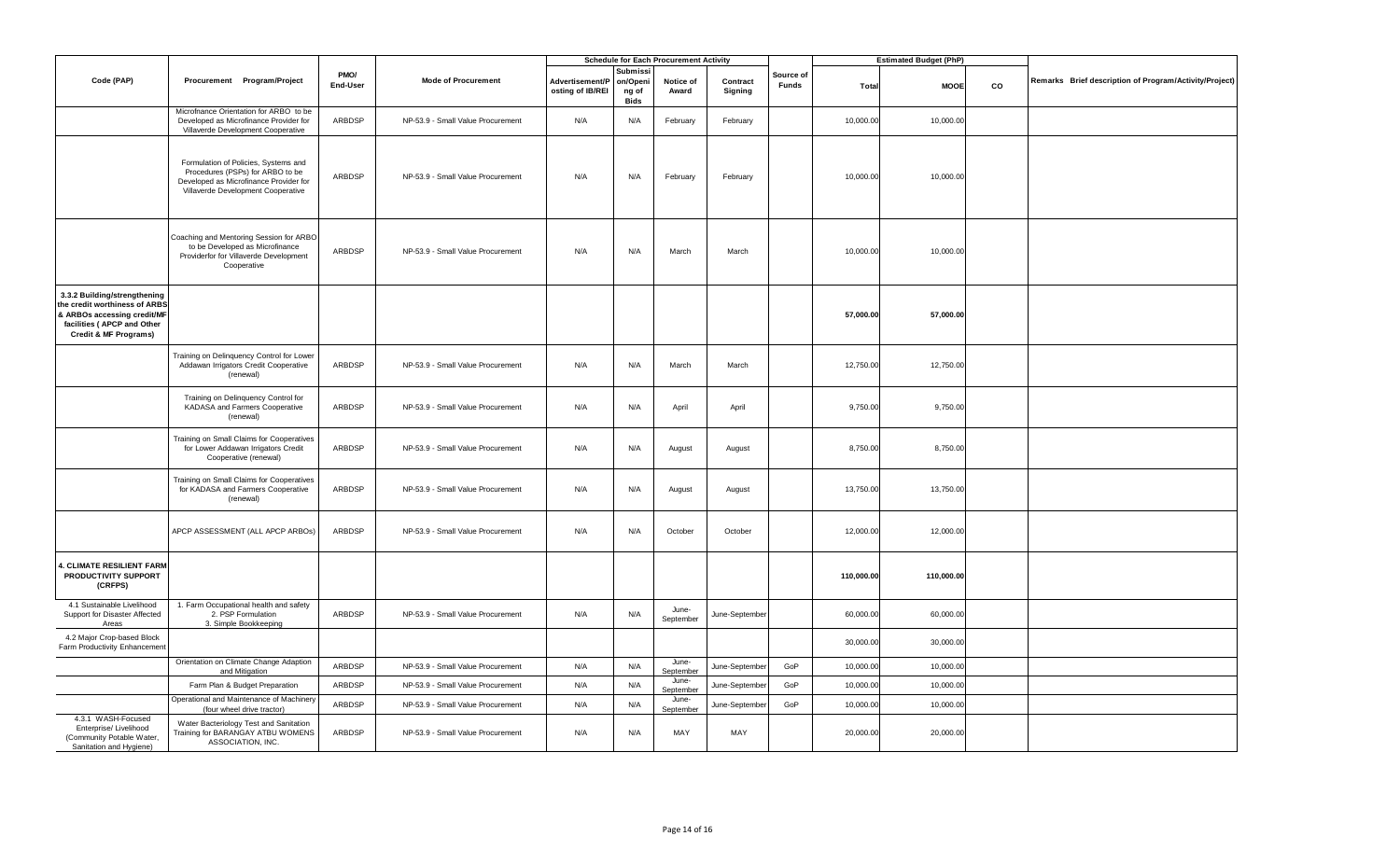|                |                                                        |                  |                                                       | <b>Schedule for Each Procurement Activity</b> |                                       |                      |                      |                           |              | <b>Estimated Budget (PhP)</b> |              |                                                        |
|----------------|--------------------------------------------------------|------------------|-------------------------------------------------------|-----------------------------------------------|---------------------------------------|----------------------|----------------------|---------------------------|--------------|-------------------------------|--------------|--------------------------------------------------------|
| Code (PAP)     | Procurement Program/Project                            | PMO/<br>End-User | <b>Mode of Procurement</b>                            | Advertisement/P<br>osting of IB/REI           | Submissi<br>on/Openi<br>ng of<br>Bids | Notice of<br>Award   | Contract<br>Signing  | Source of<br><b>Funds</b> | Total        | <b>MOOE</b>                   | co           | Remarks Brief description of Program/Activity/Project) |
| 5-02-02-000-00 | <b>Training and</b><br>Scholarship/seminars/conference | <b>ARBDSP</b>    | <b>Training and</b><br>Scholarship/seminar/conference |                                               |                                       |                      |                      |                           |              | 2,406,000.00                  | 2,406,000.00 |                                                        |
| 5-02-03-010-01 | ICT Office Supplies                                    |                  |                                                       |                                               |                                       |                      |                      |                           |              |                               |              |                                                        |
|                | Available at DBM                                       | ARBDSP           | Agency to Agency                                      | N/A                                           | N/A                                   | Quarterly            | Quarterly            | GoP                       | 82,000.00    | 82,000.00                     |              |                                                        |
| 5-02-03-010-02 | Office Supplies Expense                                |                  |                                                       |                                               |                                       |                      |                      |                           |              |                               |              |                                                        |
|                | Available at DBM                                       | ARBDSP           | Agency to Agency                                      | N/A                                           | N/A                                   | Quarterly            | Quarterly            | GoP                       | 75,800.00    | 75,800.00                     |              |                                                        |
|                | Not available at DBM                                   | ARBDSP           | Agency to Agency                                      | N/A                                           | N/A                                   | Quarterly            | Quarterly            | GoP                       | 26,200.00    | 26,200.00                     |              |                                                        |
| 5-02-03-210-03 | Semi Expendable -ICT Equipment                         | ARBDSP           | Agency to Agency                                      | N/A                                           | N/A                                   | Quarterly            | Quarterly            | GoP                       |              |                               |              |                                                        |
|                | Available at DBM                                       | ARBDSP           | Agency to Agency                                      | N/A                                           | N/A                                   | Quarterly            | Quarterly            | GoP                       | 34,000.00    | 34,000.00                     |              |                                                        |
|                | Not available at DBM                                   | ARBDSP           | NP-53.9 - Small Value Procurement                     | N/A                                           | N/A                                   | Quarterly            | Quarterly            | GoP                       | 7,000.00     | 7,000.00                      |              |                                                        |
| 5-02-03-210-02 | Semi Expendable - Office Equipment                     | ARBDSP           | Agency to Agency                                      | N/A                                           | N/A                                   | Quarterly            | Quarterly            | GoP                       |              |                               |              |                                                        |
|                | Available at DBM                                       | ARBDSP           | Agency to Agency                                      | N/A                                           | N/A                                   | monthly              | monthly              | GoP                       | 45,000.00    | 45,000.00                     |              |                                                        |
| 5-02-03-090-00 | Fuel, Oil and Lubricants                               | ARBDSP           | <b>Direct Contracting</b>                             | N/A                                           | N/A                                   | Monthly              | Monthly              | GoP                       | 142,000.00   | 142,000.00                    |              |                                                        |
| 5-02-05-020-01 | Postage and courier services                           | ARBDSP           | <b>Direct Contracting</b>                             | N/A                                           | N/A                                   | monthly              | monthly              | GoP                       | 11,000.00    | 11,000.00                     |              |                                                        |
| 5-02-05-020-02 | Telephone Expense Landline                             | ARBDSP           | <b>Direct Contracting</b>                             | N/A                                           | N/A                                   | monthly              | monthly              | GoP                       | 22,000.00    | 22,000.00                     |              |                                                        |
| 5-02-12-990-99 | <b>Other General Services</b>                          | ARBDSP           |                                                       | N/A                                           | N/A                                   | N/A                  | N/A                  | GoP                       | 378,000.00   | 378,000.00                    |              |                                                        |
| 5-02-14-000-00 | Repairs & Maintenance                                  |                  |                                                       |                                               |                                       |                      |                      |                           |              |                               |              |                                                        |
| 5-02-13-050-02 | RM - Office Equipment                                  | ARBDSP           | NP-53.9 - Small Value Procurement                     | N/A                                           | N/A                                   | As the need<br>arise | As the need<br>arise | GoP                       | 17,000.00    | 17,000.00                     |              |                                                        |
| 5-02-13-050-03 | RM - ICT Equipment                                     | ARBDSP           | NP-53.9 - Small Value Procurement                     | N/A                                           | N/A                                   | As the need<br>arise | As the need<br>arise | GoP                       | 48,000.00    | 48,000.00                     |              |                                                        |
| 5-02-13-060-01 | RM - Motor Vehicle                                     | ARBDSP           | NP-53.9 - Small Value Procurement                     | N/A                                           | N/A                                   | As the need<br>arise | As the need<br>arise | GoP                       | 100,000.00   | 100,000.00                    |              |                                                        |
| 5-02-99-040-00 | <b>Transportation and Delivery</b>                     | ARBDSP           | NP-53.9 - Small Value Procurement                     | N/A                                           | N/A                                   | N/A                  | N/A                  | GoP                       | 48,000.00    | 48,000.00                     |              |                                                        |
| 5-02-14-990-00 | Subsidies - Others                                     | ARBDSP           | NP-53.9 - Small Value Procurement                     | N/A                                           | N/A                                   | N/A                  | N/A                  | GoP                       | 3,544,000.00 | 3,544,000.00                  |              |                                                        |
|                | <b>TOTAL</b>                                           |                  |                                                       |                                               |                                       |                      |                      |                           |              | 6,986,000.00                  |              |                                                        |
|                | <b>Grand Total</b>                                     |                  |                                                       |                                               |                                       |                      |                      |                           |              | 16,150,000.00                 |              |                                                        |